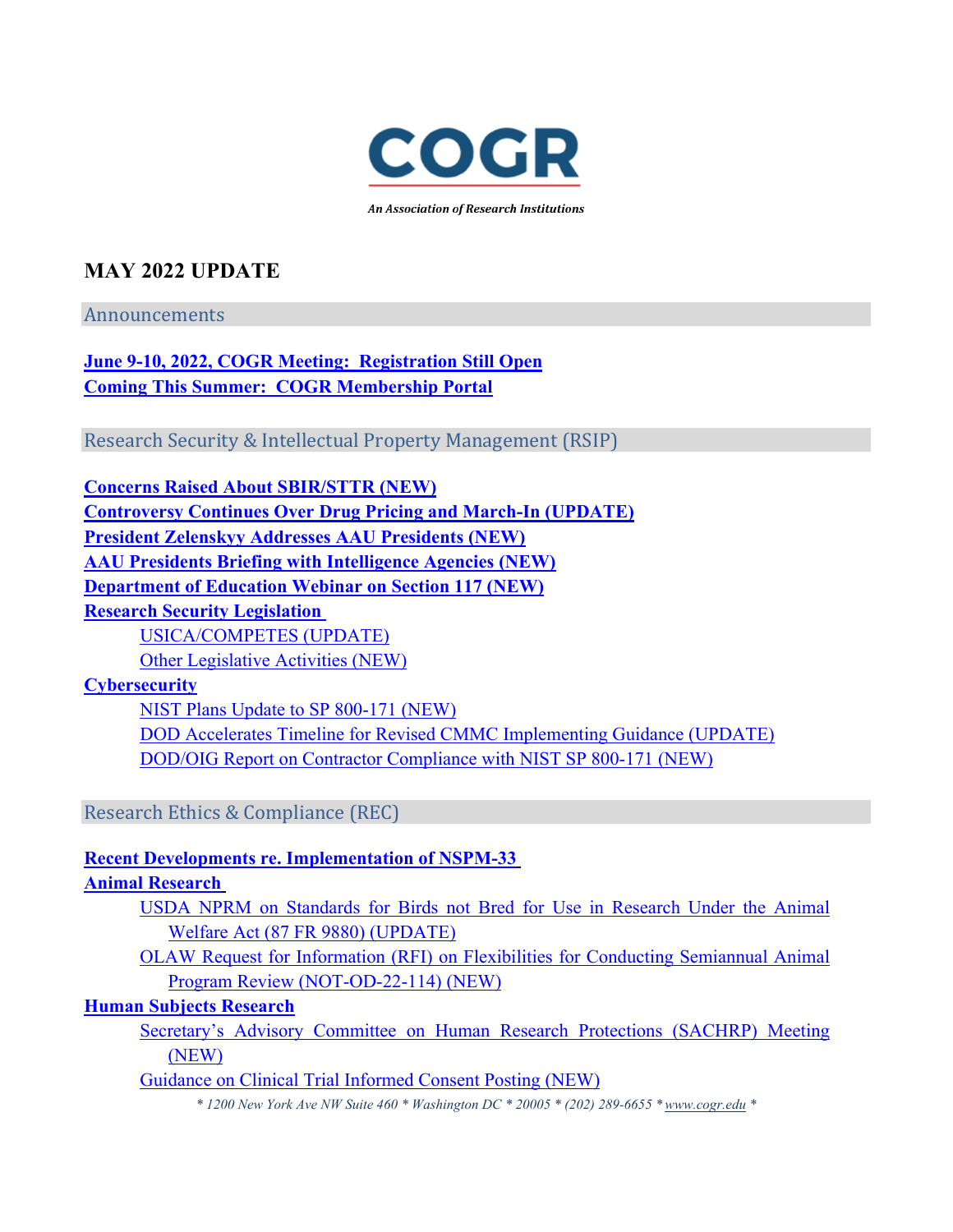- [COGR Response to "NIH Request for Public Comments on DRAFT Supplemental](#page-11-0)  [Information to the NIH Policy for Data Management and Sharing: Responsible](#page-11-0)  [Management and Sharing of American Indian/Alaska Native Participant Data" \(NOT-](#page-11-0)[OD-22-064\) \(NEW\)](#page-11-0)
- [Publication of NIH Guidance "Informed Consent for Research with Data and Biospecimens:](#page-11-1)  [Points to Consider and Sample Language for Future Use and/or Sharing \(NEW\)](#page-11-1)
- [Meetings with OSTP re. Development of Model Clinical Trial Agreement for Use in](#page-11-2)  ["Emergency" Research \(UPDATE\)](#page-11-2)

**[Research Environment](#page-11-3)**

Costing & Financial Compliance (CFC)

**[Cost of Compliance & Research Security: NSPM-33 \(NEW\)](#page-12-0) [Retirement of the FCTR by the U.S. Department of Health and Human Services \(NEW\)](#page-12-1) [2022 Compliance Supplement is Available \(NEW\)](#page-13-0) [Audit Update: Single Audit and Federal Developments \(NEW & ONGOING\)](#page-13-1) [Costing & Financial Compliance: Other Issues \(ONGOING\)](#page-14-0)**

Contracts & Grants Administration (CGA)

**[National Science Foundation PAPPG: \(NEW\)](#page-16-0) [NIH Data Management and Sharing \(UPDATE\)](#page-17-0) [Transition from DUNS to Unique Entity Identifier \(UPDATE\)](#page-17-1) [Federal Other Transaction Authority Agreements \(NEW\)](#page-18-0) [Additional Notices CGA](#page-18-1) is Monitoring (NEW)**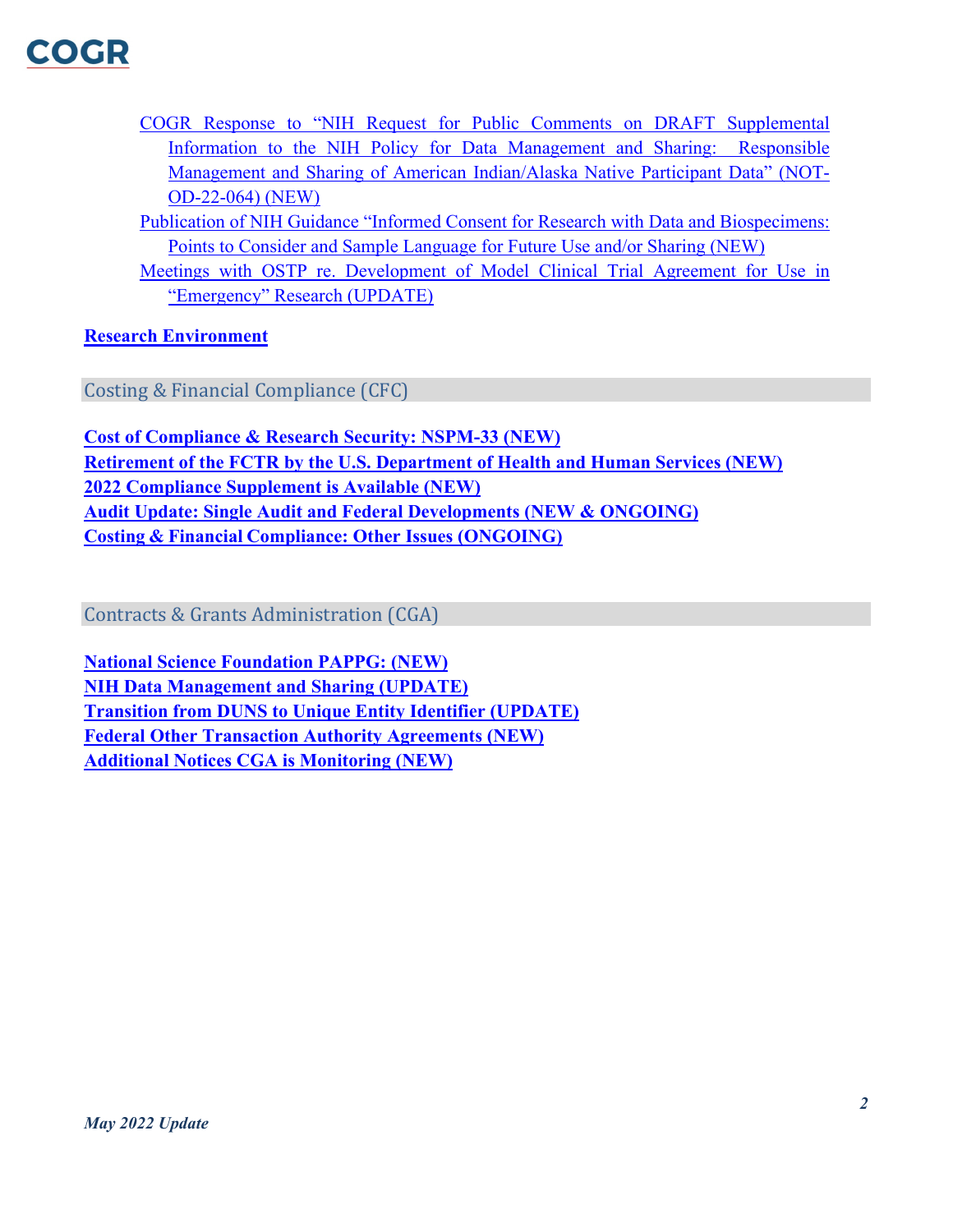#### Announcements

#### <span id="page-2-0"></span>**June 9-10, 2022, COGR Meeting: Registration Still Open**

We are pleased to welcome [COGR](https://www.cogr.edu/Meetings) members back to Washington D.C. for the June 9-10, 2022, COGR [Meeting.](https://www.cogr.edu/Meetings) As our first in-person meeting since February 2020, we are truly looking forward to being together again. [Registration is still open,](https://www.eventbrite.com/e/council-on-governmental-relations-june-9-10-2022-meeting-washington-dc-tickets-327402187757) and we have implemented a [Health and Safety Protocol](https://www.cogr.edu/cogr-meeting-health-and-safety-protocol) for all guests, speakers, and attendees, which includes a requirement to verify your vaccine status (must be fully vaccinated as [described by the CDC\)](https://www.cdc.gov/coronavirus/2019-ncov/vaccines/faq.html) prior to attending the meeting. Attendees have been sent reminders from CrowdPass to verify their status, so if you have registered, please ensure you are watching for those emails (check your spam/junk folders) and get your vaccination cards uploaded and verified. Please contact memberservices  $@cogr.edu$  if you have any questions.

Back for this meeting, we will be using [Poll Everywhere,](https://www.polleverywhere.com/mobile) an application that allows attendees to ask questions through their laptop or cell phone right from their seats. We recommend you download the [Poll](https://www.polleverywhere.com/mobile)  [Everywhere app](https://www.polleverywhere.com/mobile) on your phone prior to arriving. We'll of course still have the standing microphone, but now you can choose to participate however you feel most comfortable.

#### <span id="page-2-1"></span>**Launching This Summer: COGR's Membership Portal**

This summer, COGR will be launching a new [COGR Membership Portal](https://www.cogr.edu/coming-soon-cogrs-membership-portal) that will provide COGR members with the ability to update their contact and institutional information, access membership invoices, view members-only materials (including a video library with past meeting recordings!), register for meetings and webinars, sign up for our listserv, and much more. If you are your institution's primary representative, your account is already active in the system, and for everyone else, it's a very short signup process. More to come, but in the meantime, if you haven't seen it already, a short trailer is available on our [website here](https://www.cogr.edu/coming-soon-cogrs-membership-portal) (have your volume on and press play). Contact memberservices  $\omega$ cogr.edu with any questions and stay tuned!

#### <span id="page-2-2"></span>Research Security & Intellectual Property Management (RSIP)

#### **Concerns Raised About SBIR/STTR (NEW)**

A classified DOD report last year raised security concerns about the Small Business Innovation Research Program (SBIR) Program. The report found that China is using state-sponsored methods to target DODfunded SBIR companies. It includes eight case studies. They include examples of program participants who dissolve their American companies, join Chinese government talent programs and continue their work at institutions that support the People's Liberation Army, and instances of SBIR recipients taking venture capital money from Chinese state-owned firms and of working with Chinese entities that support the country's defense industry. The report concludes that the SBIR program needs a due-diligence process

#### *May 2022 Update*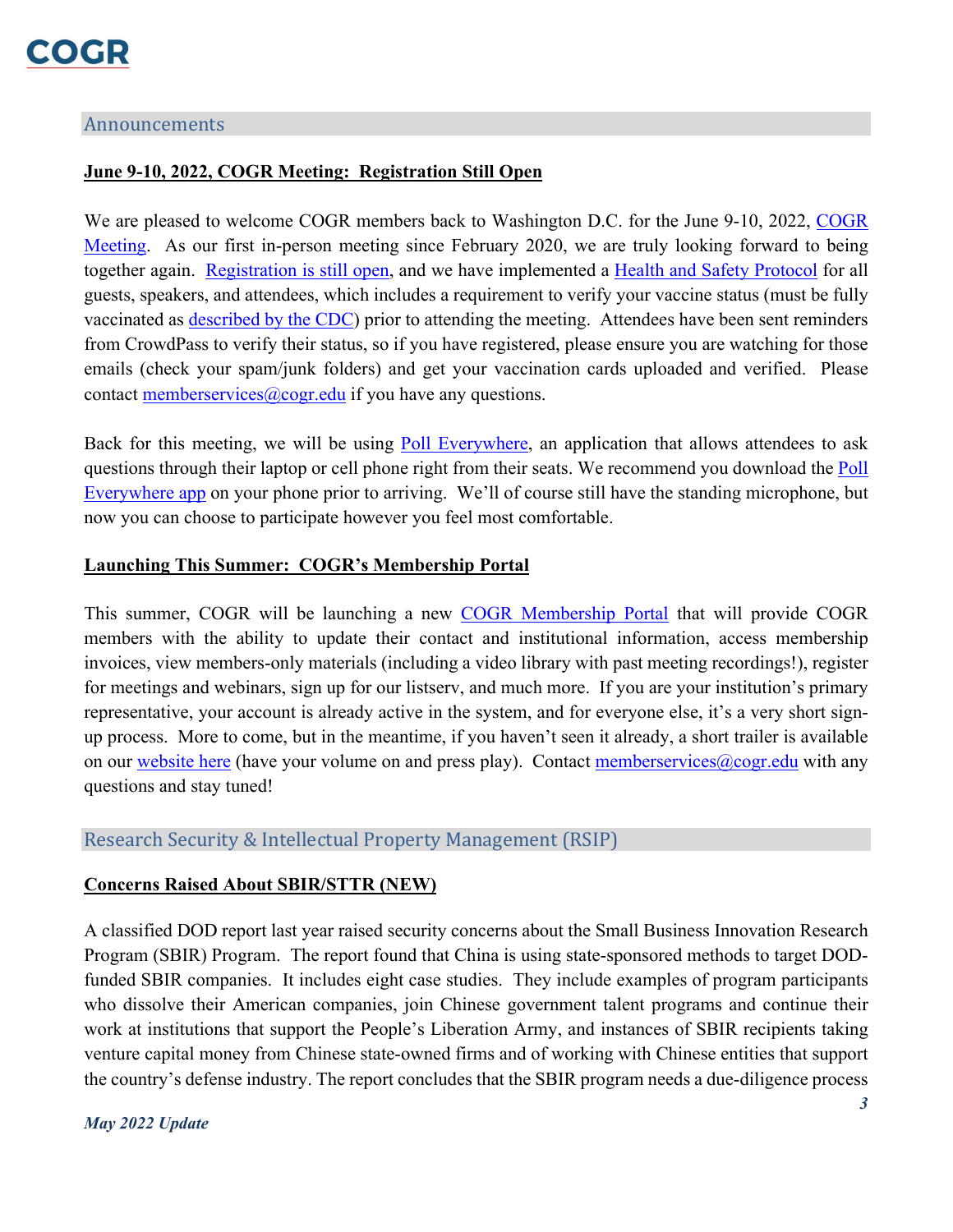## **COCHR**

to identify entities of potential concern that would then receive a more detailed review. The classified report was reviewed by the *Wall Street Journal* and discussed [in a May 8](https://www.wsj.com/articles/pentagons-china-warning-prompts-calls-to-vet-u-s-funding-of-startups-11652014803) article. According to the article, it has been circulating on Capitol Hill.

A five-year reauthorization of SBIR and the related Small Business Technology Transfer Program (STTR) program is included in the House version of the COMPETES/USICA bill. If not reauthorized, the program will expire on September 30. Sen. Paul (R-KY) previously proposed an annual limit of 3 awards to individual SBIR companies. The Senator long has been a critic of what he views as SBIR "mills."

The SBIR/STTR program has been a significant source of support for startups, particularly those based on university technologies. If the program is not reauthorized, there will be adverse consequences for university technology transfer.

#### <span id="page-3-0"></span>**Controversy Continues Over Drug Pricing and March-In (UPDATE)**

The issue of drug pricing and march-in was raised again by Rep. Pocan (D-Wis) in a recent House hearing on the Department of Health and Human Services (HHS) 2023 budget. Rep. Pocan cited alleged price gouging on Xtandi and repeated the familiar canard that taxpayers were being made to pay twice. In response, the NIH Acting Director stated that pricing does not meet the march-in criteria and that the right tool must be used to address the concerns. The Xtandi march-in petition remains under consideration (see [COGR March 2022 Update\)](https://www.cogr.edu/sites/default/files/March%202022%20Update%20-%20FINAL.pdf).

#### <span id="page-3-1"></span>**President Zelenskyy Addresses AAU Presidents (NEW)**

Ukrainian President Volodymyr Zelenskyy [addressed a group](https://www.youtube.com/watch?v=gJPIHWeNcDkhere.) of Association of American Universities (AAU) Presidents virtually on May 16, 2022. The focus was on how America's leading research universities, Ukrainian officials, and educators can work together to help rebuild and transform his country's decimated higher education sector. In his remarks President Zelenskyy focused particularly on students and the importance of making a choice to help make positive change, rather than being a bystander.

In an extended and wide-ranging  $Q \& A$  with the AAU Presidents, one emphasis was on the importance of partnering in the postwar reconstruction of Ukraine. The need for expertise was cited by President Zelenskyy. Stanford is a partner in the *Ukrainian Global University*, which brings together an international network of institutions to help displaced Ukrainian students and scholars continue their education and research (President Zelenskyy will address the Stanford community on May  $27<sup>th</sup>$ ). However, President Zelenskyy also noted the importance of Ukrainian students and scholars returning to Ukraine to help with the rebuilding. Important priorities include cyber and IT, the defense sector, and the medical sector.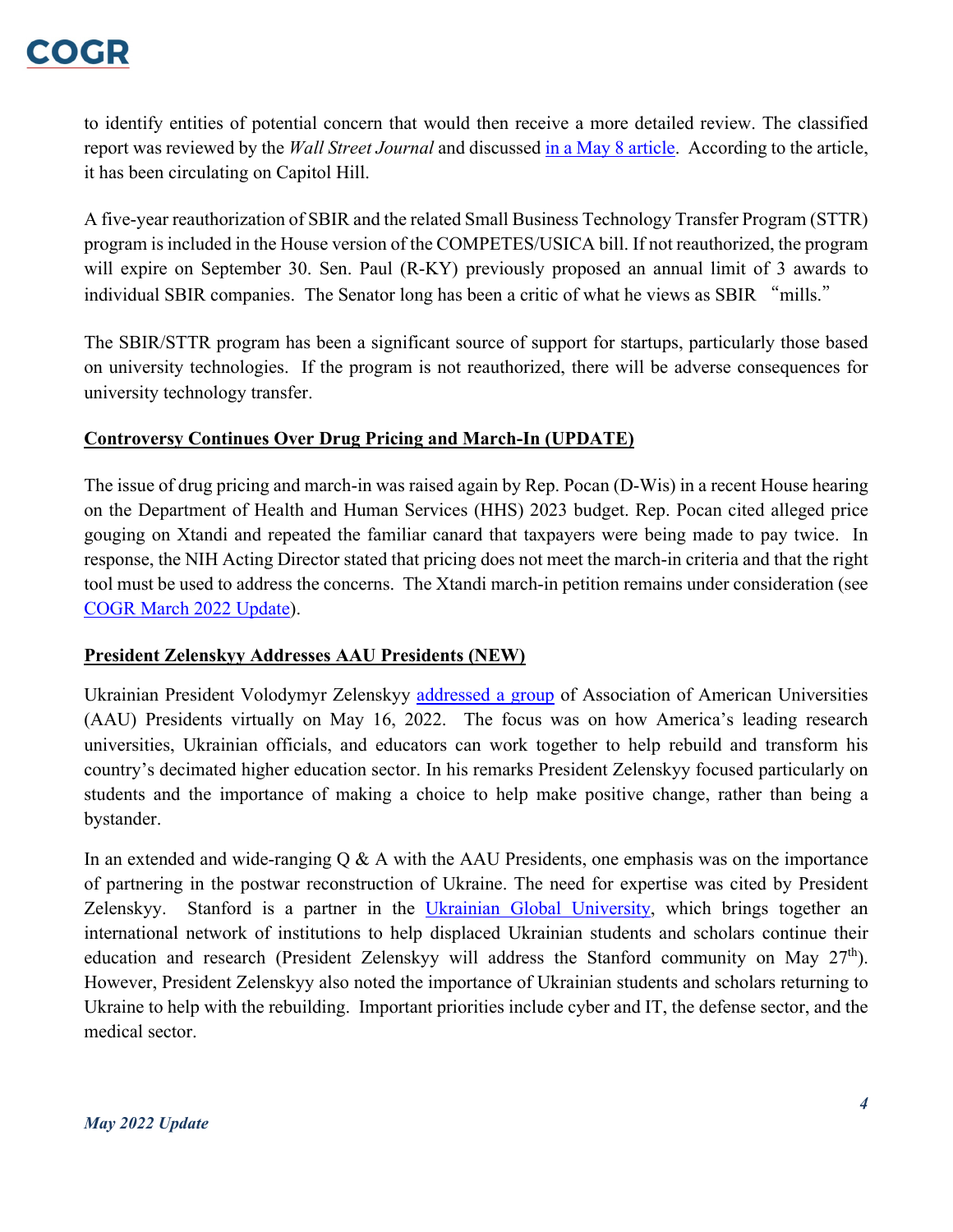President Zelenskyy's administration envisions a postwar Ukrainian education sector with world-class research universities that drive scientific discovery and technological advancement, contribute to the nation's economy, and collaborate closely with American universities.

## <span id="page-4-0"></span>**AAU Presidents Briefing with Intelligence Agencies (NEW)**

In late April, a group of AAU Presidents met with several intelligence agency representatives at a briefing hosted by Sens. Rubio (R-FL) and Warner (D-VA). This was a follow-up to a briefing with similar participants several years ago. This time around the tone was different, with clear acknowledgment that universities are taking research security seriously and have established very good relationships with the FBI in particular. However, there also was recognition that China is seeking to acquire information arising from fundamental university research through a variety of tactics. Rather than seeking to identify particular technologies of concern, the focus perhaps should be more on these tactics. Discussions on these issues will continue.

## <span id="page-4-1"></span>**Department of Education Webinar on Section 117 (NEW)**

The Department of Education (ED) has asked COGR and American Council of Education (ACE) to cosponsor a webinar for a discussion and an update on Section 117 Foreign Gift and Contract Reporting. ED will provide an overview of the Department's plans for Section 117, as well as answer some of the questions previously submitted. ED does not plan to focus on functionality issues with the reporting portal; ED representatives stated they are aware of them and are seeking longer-term solutions. The focus instead will be on the issues that were included [in a list](https://www.cogr.edu/sites/default/files/Outstanding%20questions%20on%20Section%20117.final_.pdf) sent by ACE to ED about a year ago. This webinar may lead to an updated FAQ for Section 117 reporting. (Pending legislation that would lower the Section 117 reporting threshold also will not be discussed, but we noted to ED that should such legislation pass, the portal functionality problems will be greatly magnified.)

ED is seeking broad participation in the webinar, but it will not be completely open (and it will not be open to media). COGR and ACE are discussing how to handle invitations to participate. We expect participants will need to RSVP to participate, and it will be restricted to the COGR membership and other senior academic representatives. A date in early June is likely. We will keep COGR members informed of developments.

## <span id="page-4-2"></span>**Research Security Legislation**

## <span id="page-4-3"></span>USICA/COMPETES Update

The United States Innovation and Competition Act [\(USICA\)](https://www.americanactionforum.org/insight/the-united-states-innovation-and-competition-act-usica-a-primer/) and the House-passed America Creating Opportunities for Manufacturing, Pre-Eminence in Technology, and Economic Strength [\(COMPETES\)](https://www.americanactionforum.org/insight/industrial-policy-america-competes-act-and-usica/) Act now is in a House/Senate conference, with a very large number of conferees (107). [The committee](https://www.commerce.senate.gov/2022/5/conference-committee-on-bipartisan-innovation-and-competition-legislation/09f47b9c-1609-4129-9704-5cde059883a3)  [held its first public meeting on May 12th.](https://www.commerce.senate.gov/2022/5/conference-committee-on-bipartisan-innovation-and-competition-legislation/09f47b9c-1609-4129-9704-5cde059883a3)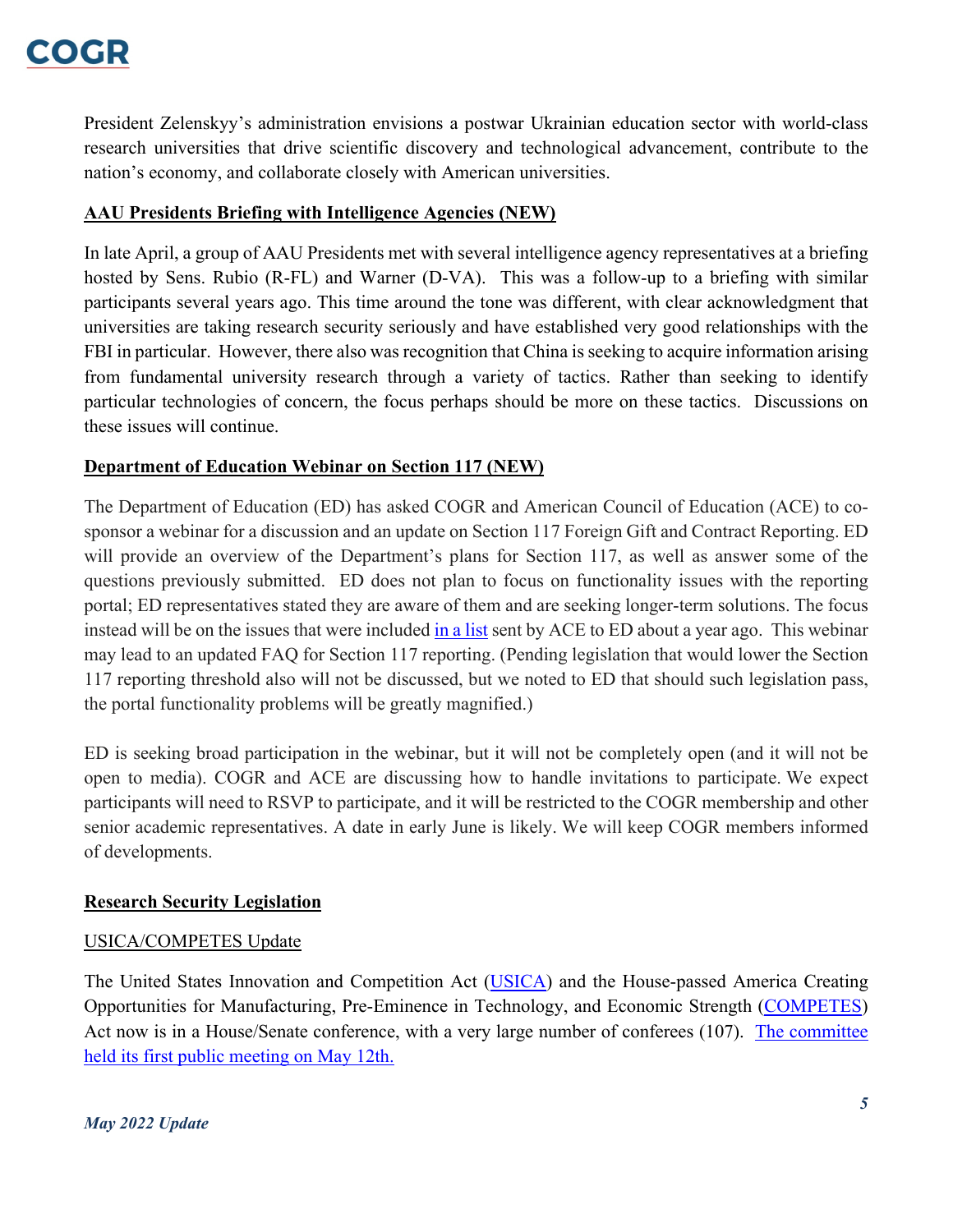The Senate has passed a series of non-binding Motions to Instruct (MTI) the conferees. With respect to research security, the following MTIs were adopted:

- Paul motion to instruct conferees in relation to [H.R.4521,](https://www.congress.gov/bill/117th-congress/house-bill/4521) USICA (Gain of Function Research). Agreed to by voice vote.
- Risch motion to instruct conferees in relation to H.R.4521, USICA (China Malign Influence). Agreed to by voice vote.
- Rubio motion to instruct conferees in relation to H.R.4521, USICA (Intel Review). Agreed to by voice vote.
- Scott (FL) motion to instruct conferees in relation to H.R.4521, USICA (ROI and Claw Back Provisions). Agreed to by voice vote.

As discussed in previous COGR updates and reports, it remains unclear how several of the research security provisions will be decided. There are a number of concerning Senate provisions, including **Section 3138** on CFIUS, **Section 6124** requiring faculty reporting of foreign gifts and contracts, **Section 2308** requiring NSF to develop a plan to identify sensitive or controlled research areas and provide background screening, and **Section 2526** mandating NSF to collect copies of any contracts, agreements, or documentation. Like the Senate bill, the House bill contains a prohibition on participation in foreign talent recruitment programs; however, the House provision is narrower in its definition of these programs focusing specially on prohibiting participation in 'malign' foreign talent recruitment programs.

We understand that Congressional leadership has asked for an update by May 25<sup>th</sup>. The goal is to have the conference process completed by mid-June so a final vote can be held before the July 4 recess. We will continue to keep the COGR membership informed of developments.

## <span id="page-5-0"></span>Other Legislative Activities (NEW)

On May 16, Rep. Murphy (R-NC) released a discussion draft of his upcoming bill, the [Protecting](https://gregmurphy.house.gov/media/press-releases/murphy-releases-discussion-draft-protecting-endowments-our-adversaries-act-0#:%7E:text=The%20Protecting%20Endowments%20from%20Our%20Adversaries%20Act%20applies%20to%20private,entities%20with%20no%20additional%20penalty.)  [Endowments from Our Adversaries Act](https://gregmurphy.house.gov/media/press-releases/murphy-releases-discussion-draft-protecting-endowments-our-adversaries-act-0#:%7E:text=The%20Protecting%20Endowments%20from%20Our%20Adversaries%20Act%20applies%20to%20private,entities%20with%20no%20additional%20penalty.) (PEOAA). The bill would impose a steep excise tax on private college and university endowments over \$1B that invest in "adversarial" entities on various government entity lists. The draft cites a National Association of College and University Business Officers (NACUBO) list of 80 private endowments over \$1B. We understand there is another draft bill that would prohibit DHS funding for any institution that maintains a Confucius Institute and contains other similar restrictions aimed at China.

## <span id="page-5-1"></span>**Cybersecurity**

## <span id="page-5-2"></span>NIST Plans Update to SP 800-171 (NEW)

At a recent cybersecurity conference, a National Institute of Standards and Technology (NIST) representative announced plans to update the [NIST SP 800-171](https://csrc.nist.gov/publications/detail/sp/800-171/rev-2/final) CUI security requirements as well as [Special Publication 800-171A](https://csrc.nist.gov/publications/detail/sp/800-171a/final#:%7E:text=This%20publication%20provides%20federal%20and,in%20Nonfederal%20Systems%20and%20Organizations.) and [Special Publication 800-172](https://csrc.nist.gov/publications/detail/sp/800-172/final) ("enhanced security requirements" for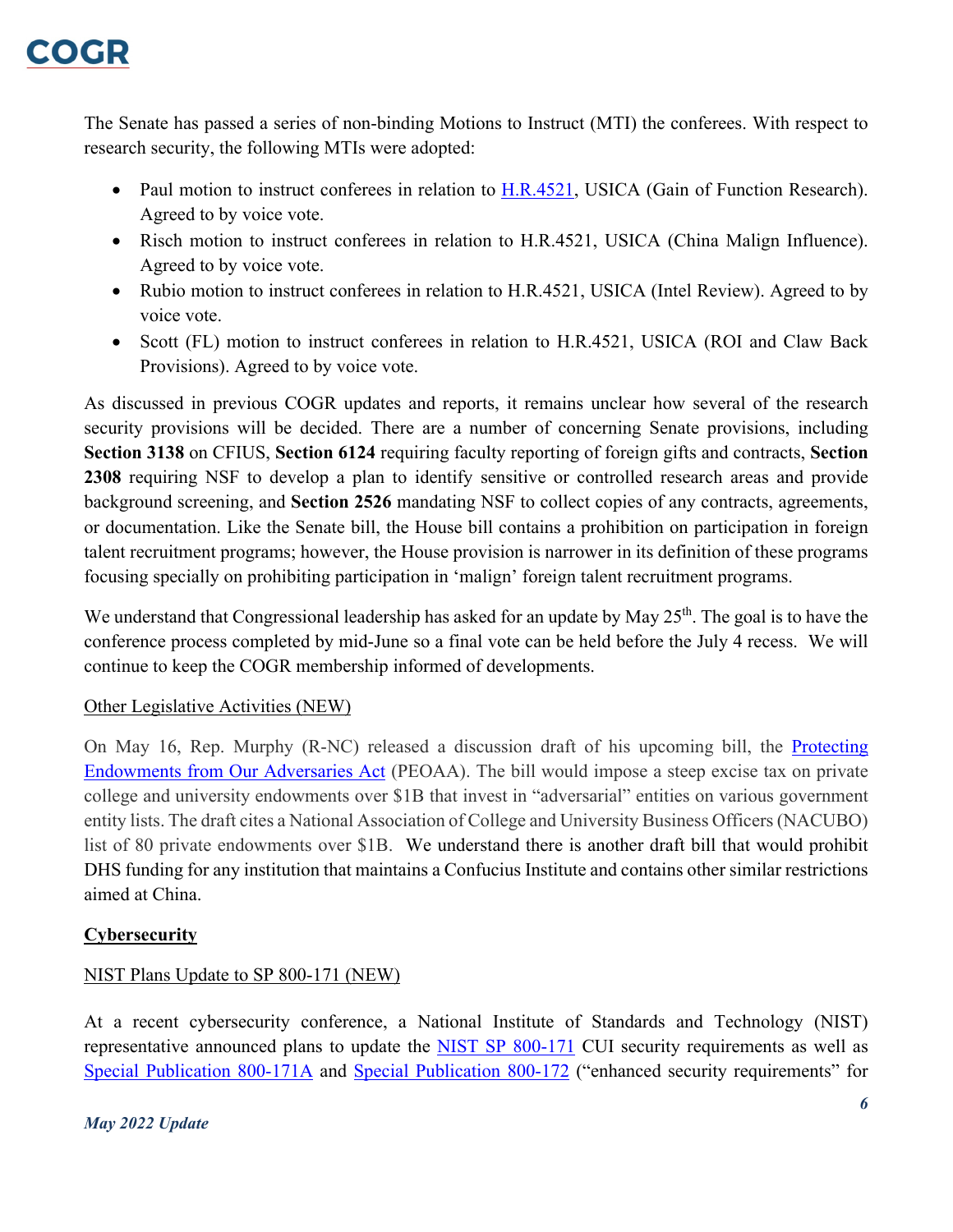

high-value assets), and its corresponding Special Publication 800-172A. The 800-171 Update will be Revision 3.

NIST plans to issue a draft version ("pre-call") for public comments on all four publications later this year. The pre-call will ask for feedback on how stakeholders are using the 800-171 series. NIST will seek input on improvements and streamlining. The recent NIST request for information to update the cybersecurity framework is a model for the pre-call on the 800-171 series (although there have been some reports that NIST was disappointed on the lack of feedback on the framework). [See here for more information.](https://insidedefense.com/daily-news/nist-plans-release-pre-call-comments-controlled-unclassified-information-publications)

#### <span id="page-6-0"></span>DOD Accelerates Timeline for Revised CMMC Implementing Guidance (UPDATE)

We have reported on the status of the DOD Cybersecurity Maturity Model (CMMC) program in recent COGR Updates and Reports (e.g. see [March 2022 Update\)](https://www.cogr.edu/sites/default/files/March%202022%20Update%20-%20FINAL.pdf). At the cybersecurity conference mentioned above DOD announced it is accelerating by two months plans to implement changes to the CMMC program. The release of two interim final rules now is expected in March 2023. The expected timeline is two months earlier than DOD's plan announced in April to release the interim final rules by May 2023. DOD plans to start including the revised requirement in contracts in May following a 60-day comment period.

CMMC certifications received prior to the planned update to NIST 800-171 will need only to meet the requirements in the current version (Revision 2). DOD plans to conduct internal "tabletop" exercises to improve contracting officers' understanding of Controlled Unclassified Information (CUI). DOD is encouraging defense contractors to adopt CMMC early through getting an assessment completed by an approved certified third-party assessment organization before the rulemakings go into effect. (Third party assessments presumably will be necessary only for COGR member institutions that handle CUI.) We will continue to keep the membership informed on CMMC implementation.

#### <span id="page-6-1"></span>DOD/OIG Report on Contractor Compliance with NIST SP 800-171 (NEW)

On February 22, the DOD/OIG released a report [\(DODIG-2022-061\)](https://media.defense.gov/2022/Feb/24/2002944191/-1/-1/1/DODIG-2022-061.PDF) criticizing DOD contractors' compliance with DFARS clause 252.204-7012, "Safeguarding Covered Defense Information and Cyber Incident Reporting." That clause requires contractors that maintain CUI to implement security controls specified in 800-171. Based on an assessment of 10 (unspecified) academic and defense contractors, the report found that they did not consistently implement required cybersecurity controls to protect CUI stored on their networks from insider and external cyber threats, including use of multifactor authorization, physical access and other required controls. The report recommended that DOD contracting officers be instructed to verify contractor compliance.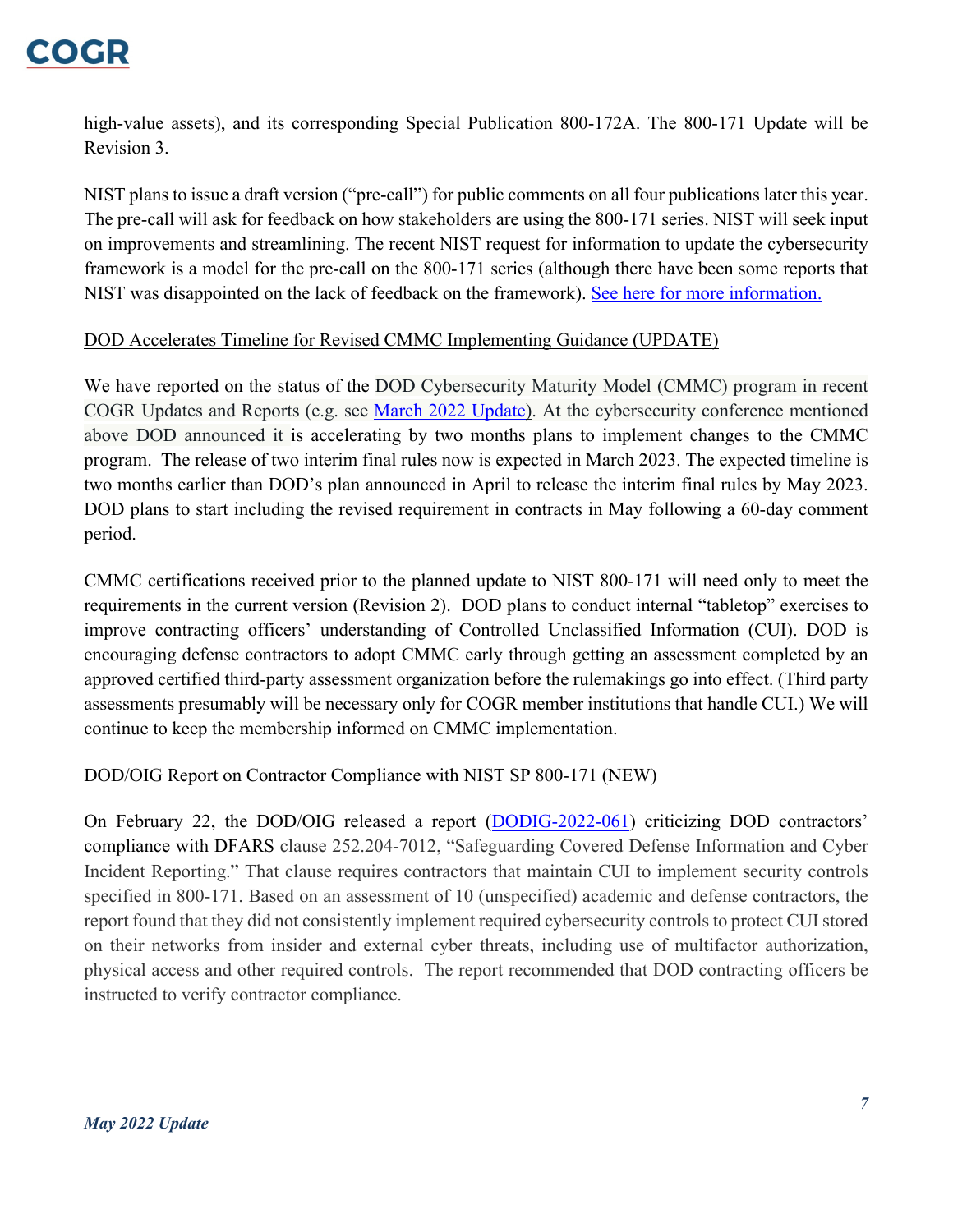### Research Ethics & Compliance (REC)

## <span id="page-7-0"></span>**Recent Developments re. Implementation of the Presidential Memorandum on United States Government-Supported Research and Development National Security Policy ("NSPM-33")**

On January 4, 2022, the National Science and Technology Council (NSTC) issued the ["Guidance for](https://www.whitehouse.gov/wp-content/uploads/2022/01/010422-NSPM-33-Implementation-Guidance.pdf)  [Implementing National Security Presidential Memorandum 33 on National Security strategy for](https://www.whitehouse.gov/wp-content/uploads/2022/01/010422-NSPM-33-Implementation-Guidance.pdf)  [United States Government-Supported Research and Development"](https://www.whitehouse.gov/wp-content/uploads/2022/01/010422-NSPM-33-Implementation-Guidance.pdf) ("Implementation Guidance"), which outlined basic requirements in the following areas: digital persistent identifiers, consequences for disclosure violations, information sharing, and research security programs. OSTP is working with agencies on the development of requirements and associated documentation, and agencies continue to work on implementation as well. Below is a summary of recent activities:

**OSTP Engagement Hours (NEW):** OSTP has been holding weekly "Engagement Hour" sessions with stakeholders to hear comments, concerns, and questions regarding research security program requirements under NSPM-33. OSTP will consider the information it obtains from these sessions as it develops standardized requirements for the research security programs that must be implemented by institutions receiving more than \$50 million in annual federal science and engineering funding. On May 9, COGR participated in an Engagement Hour with representatives from OSTP and numerous agencies (e.g., NIH, NSF, DOE, DOD). COGR presented on the following themes:

- Reaffirm Fundamental Research COGR urged OSTP to reaffirm the definition of Fundamental Research set forth in [NSDD 189](https://irp.fas.org/offdocs/nsdd/nsdd-189.htm) and to acknowledge that research security program requirements are not intended to modify this standard.
- Ensure Inter-Agency Harmonization of Standards by Employing a Common Rule Approach – COGR thanked OSTP for all of its work with agencies to promote harmonization and suggested that it consider a common rule-type regulatory approach, similar to that used in the area of human subjects research (*see,* [45 CFR Part 46\)](https://www.ecfr.gov/current/title-45/subtitle-A/subchapter-A/part-46). Under this approach, agencies would agree to adopt a single research security standard, rather than each agency developing and implementing its own standards in this area. If such an approach cannot be employed, COGR suggested that OSTP publish a chart highlighting differences across agency regulations and the reasons for those difference to assist institutions in their compliance efforts.
- Ensure that Controls are Commensurate with Risk COGR advocated for a risk-based approach to research security per which the type and number of controls increases commensurate with the security risk posed by research type.
- Work with Institutions to Address Costs Associated with Program Requirements COGR provided an overview of its current research security cost model survey and encouraged OSTP to discuss with institutions the costs involved and the development of shared solutions.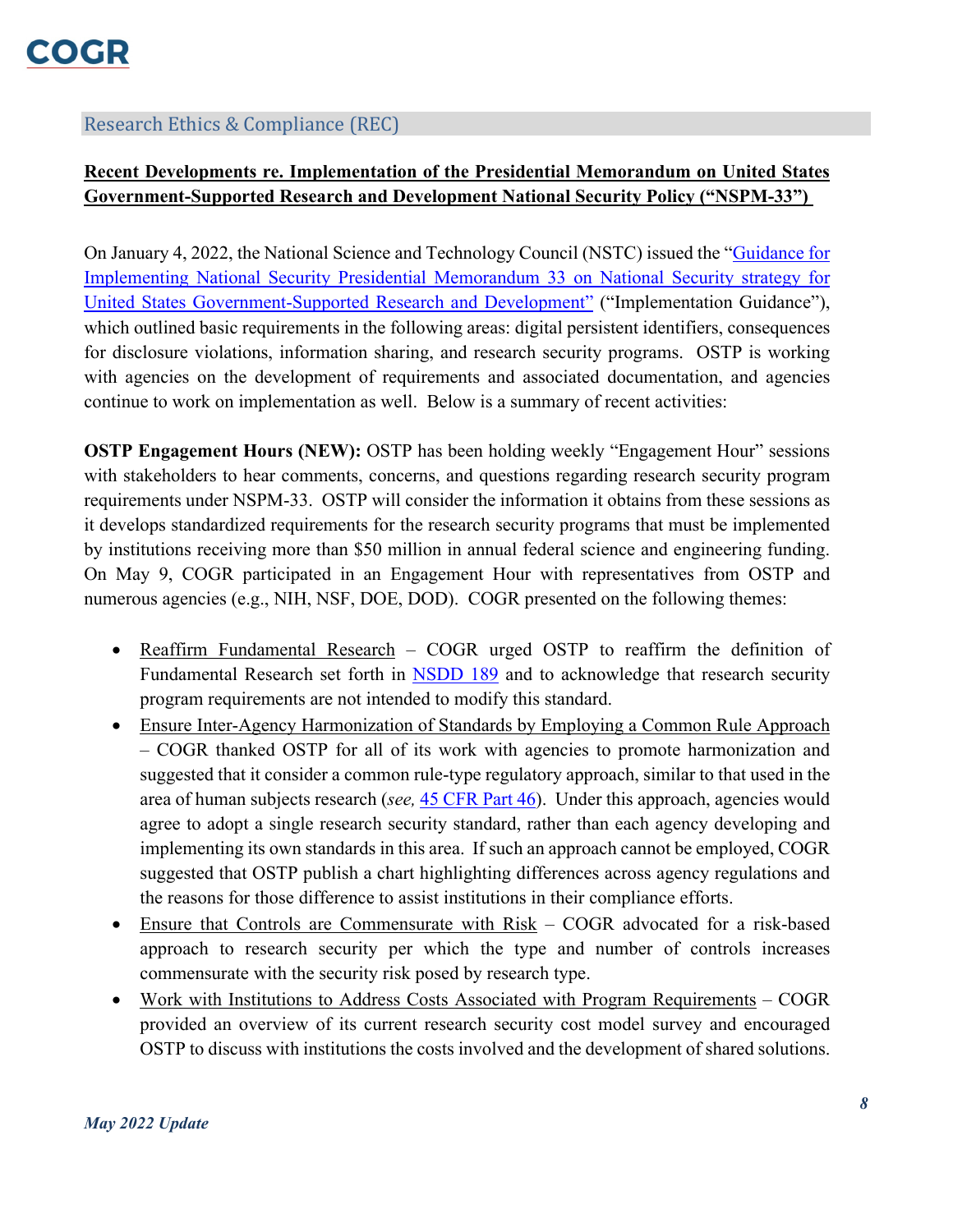At the conclusion of COGR's presentation, OSTP provided the following information in response to COGR's questions:

- OSTP plans on publishing proposed disclosure formats and instructions at the end of May for public comment, prior to adopting any standards.
- OSTP also will provide an opportunity for public review of research security program standards toward the end of August or beginning of September.
- OSTP will be tracking agency policies, guidance, and enforcement to determine if they are meeting the intended objective of promoting transparency and reducing undue foreign influence. OSTP will also look at how research security requirements impact collaborations and scientific output with the aim of preventing any discrimination based on nationality or xenophobia.
- OSTP did not directly address the issue of employing a risk-based approach to controls applied to research that poses differing levels of sensitivity. Rather, it asked DOD representatives to discuss the risk-based approach DOD is using to evaluate information that institutions are disclosing. DOD stated that it is reviewing disclosure information to identify conflicts of interest or commitment and determine whether they are manageable.
- OSTP advised that it is working to restore trust with institutions and to foster complete and transparent communications.

**NSF Efforts Regarding Implementation of NSPM-33 (NEW):** NSF updated its "Pre-Award and [Post-Award Disclosure Relating to the Biographical Sketch and Current and Pending Support" chart](https://www.nsf.gov/bfa/dias/policy/disclosures_table.jsp) to provide additional guidance regarding reporting of postdoctoral scholars, students, or visiting scholars (hereafter collectively referred as "Scholars") who are supported by an external entity. Scholars whose research activities are intended for use on the proposal/project should be reported under Facilities, Equipment and Other Resources. Scholars whose research activities are not intended for use on the proposal/project, but for whom there is an associated time commitment should be reported under Current and Pending Support, as well as in Project Reports, and as required per Post-Award Terms and Conditions. NIH and NSF are not completely aligned on this point, as NIH FAQs state that relationships that are solely a mentor/mentee arrangement (and thus, presumably require a time commitment), need not be reported if the Scholar is not performing research activities in support of senior/key personnel.

**DARPA Revision to FAQs (NEW)**: In January 2022, COGR hosted a webinar in which representatives from DARPA presented regarding the agency's Countering Foreign Influence Program. COGR members raised several questions during this presentation that were then provided to DARPA for further review and comment. DARPA provided answers to many of these questions in its May 12<sup>th</sup> update to its "Countering Foreign Influence Program (CFIP) Frequently Asked [Questions \(FAQ\)"](https://www.darpa.mil/attachments/CFIPFAQ.pdf). DARPA clarified the following points in these updated FAQs: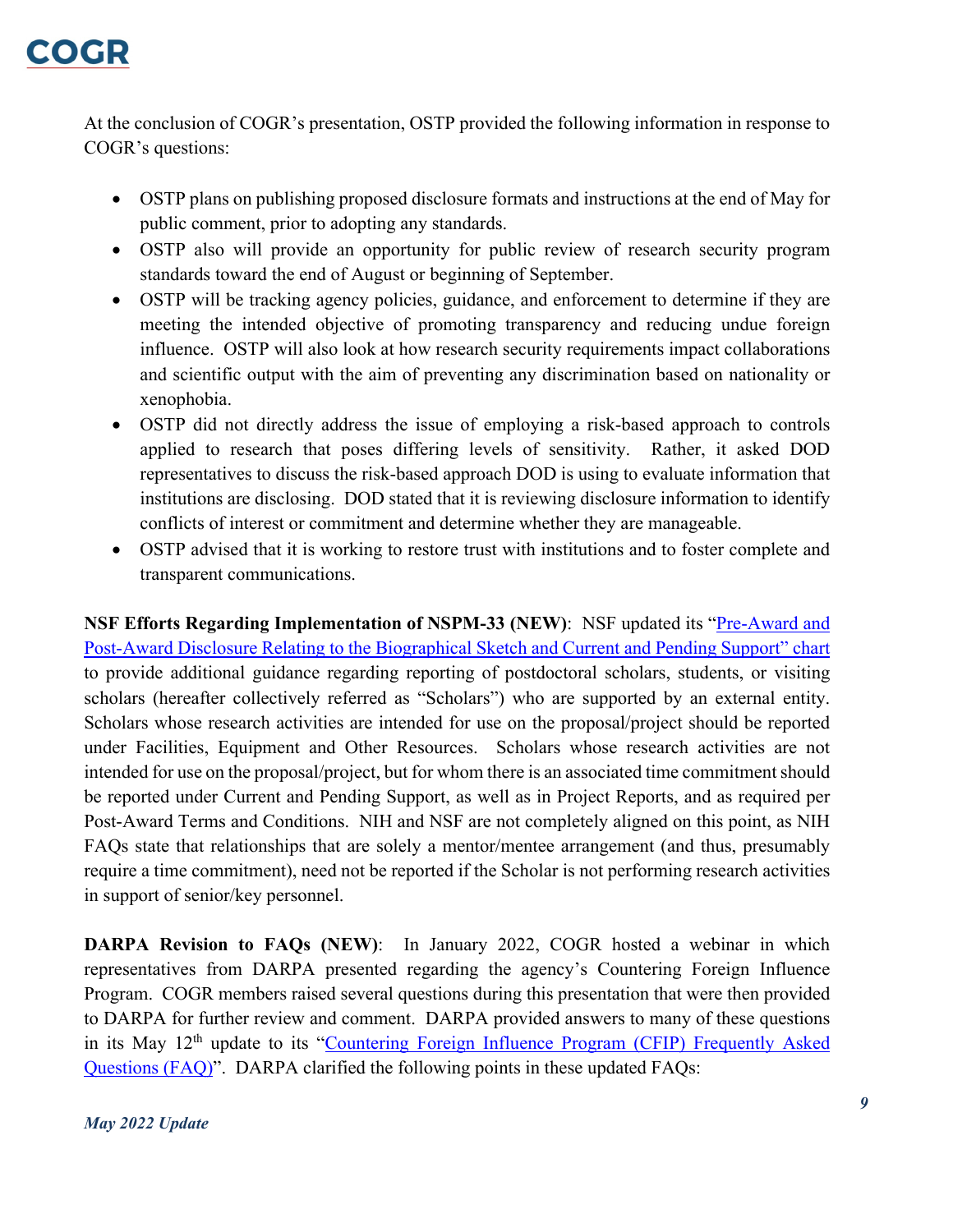

- Investigators are expected to disclose collaborations as current and pending support in Form SF424.
- DARPA is adopting the Implementation Guidance's approach regarding the disclosure of paid consulting, as well as the Guidance's exclusions from disclosure requirements.
- If institutions identify a need to submit corrections to inaccurate/incomplete investigator disclosures, they should contact the DARPA contracting officer and submit corrections no later than two business days after the notification.
- DARPA expects universities to review faculty members' personal contracts with foreign entities in accordance with their institutional policies.

**Department of Energy (DOE) Interim Financial Conflict of Interest (FCOI) Policy (FAL 2022- 02) (UPDATE)**: As of the date of this report, DOE has not yet issued the promised FAQs regarding its interim FCOI policy. DOE representatives have agreed to present on the policy at the upcoming June membership meeting, and COGR has provided the agency with questions on the policy ahead of the the presentation.

### <span id="page-9-0"></span>**Animal Research**

## <span id="page-9-1"></span>USDA NPRM on Standards for Birds not Bred for Use in Research Under the Animal Welfare Act [\(87](https://www.federalregister.gov/documents/2022/02/22/2022-03565/standards-for-birds-not-bred-for-use-in-research-under-the-animal-welfare-act)  [FR 9880\)](https://www.federalregister.gov/documents/2022/02/22/2022-03565/standards-for-birds-not-bred-for-use-in-research-under-the-animal-welfare-act) (UPDATE)

COGR submitted [comments](https://www.cogr.edu/sites/default/files/final%20response%20USDA%20APHIS%20Proposed%20Rule%20re%20Birds%20comments.pdf) regarding this NPRM which, among other things, sets forth standards for research facilities' handling, care, treatment, and transportation of birds not bred for research. In its comments, COGR requested confirmation that the term "birds not bred for research" does not encompass wild-type birds that are bred in captivity. COGR asked USDA to specifically afford research institutions adequate time to address any changes required in the final rule in required change of operations and contingency plans. COGR also provided comments on several specific facility and handling provisions of the proposed rule and asked USDA to establish a regularly monitored email box to handle questions on the final rule.

## <span id="page-9-2"></span>Office of Laboratory Animal Welfare (OLAW) Request for Information (RFI) on Flexibilities for Conducting Semiannual Animal Program Review [\(NOT-OD-22-114\)](https://grants.nih.gov/grants/guide/notice-files/NOT-OD-22-114.html) (NEW)

As a part of its continuing efforts under the 21<sup>st</sup> Century Cures Act to reduce administrative burden associated with animal research, OLAW recently issued a RFI on flexibilities for conducting semiannual program review. Flexibilities include items such as conducting reviews as a part of convened IACUC meetings, reducing the intervals at which standard operating procedures are reviewed, and utilizing AAALAC International site visits to meet the requirements for a program review. REC has assembled a working group to review the RFI and submit comments, which are due on August 1, 2022.

#### *May 2022 Update*

 $\overline{a}$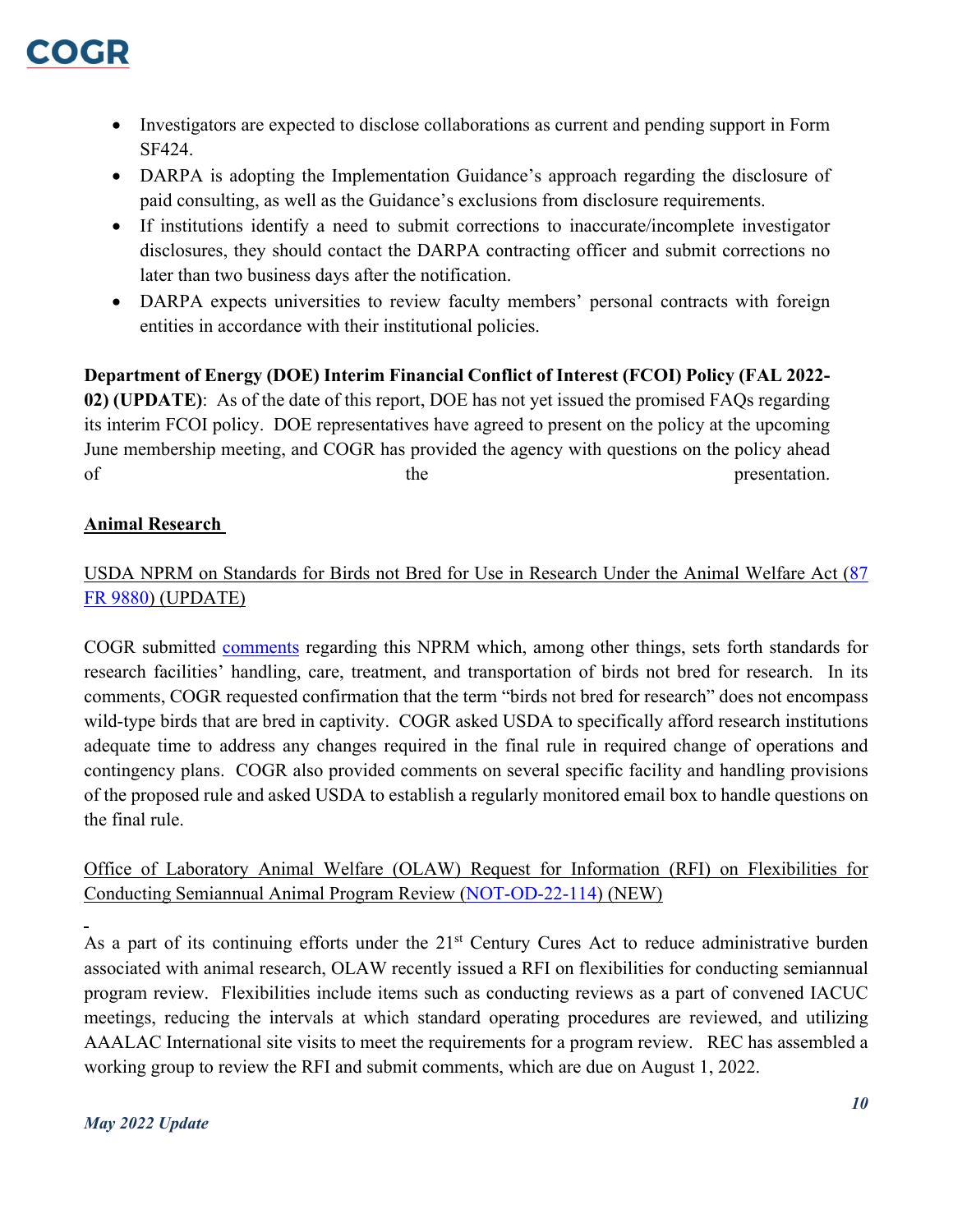

### <span id="page-10-0"></span>**Human Subjects Research**

#### <span id="page-10-1"></span>Secretary's Advisory Committee on Human Research Protections (SACHRP) Meeting (NEW)

At its [March 2022](https://www.hhs.gov/ohrp/sachrp-committee/meetings/march10-11-2022/index.html) meeting, SACHRP members [presented](https://www.regulations.gov/document/HHS-OASH-2022-0004-0014) on potential changes to the definition of being "engaged in research," including a potential exception for:

Parties (a) who do not have a key role in designing the research, conducting the research, or analyzing and interpreting the research results; and (b) whose participation in the research is "substantively similar to its regular activities, or otherwise of such a nature, that its participation presents no significantly heightened risk to subjects.

SACHRP's discussion included a number of case studies illustrating application of the potential exception, and REC has invited SACHRP member Mark Barnes to meet with Committee members to review these examples.

SACHRP members also [presented](https://www.regulations.gov/document/HHS-OASH-2022-0004-0008) on possible recommendations regarding changes to the definition of "support," as that term is used in conjunction with the need for coverage under a Federal Wide Assurance, i.e., "federally supported means the U.S. Government is providing any funding or other support." One recommendation concerned expanding the definition to encompass research "conducted with any significant assistance or support from HHS funding, including infrastructure support for 'centers' or 'core services."

SACHRP did not make any final decisions on these recommendations, and members agreed to bring these topics back to the next meeting for further discussion.

#### <span id="page-10-2"></span>Guidance on Clinical Trial Informed Consent Posting (NEW)

OHRP posted [additional guidance](https://www.hhs.gov/ohrp/regulations-and-policy/informed-consent-posting/informed-consent-posting-guidance/index.html) for NIH funding recipients on the posting of IRB-approved clinical trial informed consent forms to satisfy the requirements of the 2018 Common Rule (45 CFR §46.116(h)). The guidance discusses the websites at which forms may be posted [\(ClinicalTrials.gov](https://clinicaltrials.gov/) or [Regulations.gov\)](https://www.regulations.gov/); deadline for posting (including a definition of "last study visit"); who may post the form; and the version of the form that should be posted.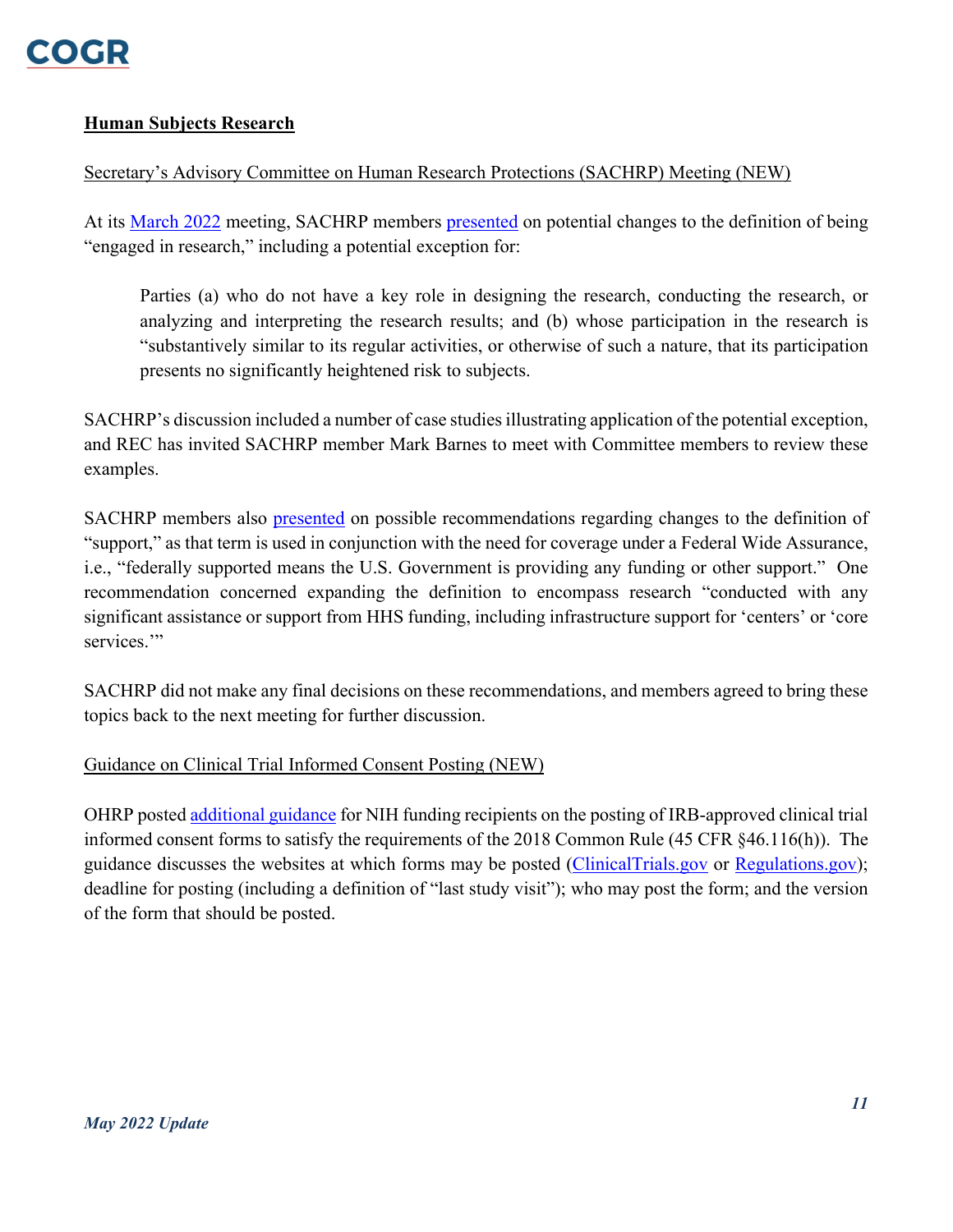## **COCHR**

<span id="page-11-0"></span>COGR Response to "NIH Request for Public Comments on DRAFT Supplemental Information to the NIH Policy for Data Management and Sharing: Responsible Management and Sharing of American Indian/Alaska Native Participant Data" [\(NOT-OD-22-064\)](https://grants.nih.gov/grants/guide/notice-files/NOT-OD-22-064.html) (NEW)

COGR submitted a [response](https://www.cogr.edu/sites/default/files/COGR%20Response_NIH%20NOT%20OD%2022%20064.pdf) to this request for comments and suggested that the document explicitly state that its provided examples of appropriate data sharing/management are not exclusive. Recognizing Tribal Nations' rights to apply their own requirements to research conducted within their jurisdiction, COGR also suggested that the Guidance recommend full and open discussions between researchers and Tribal Nations prior to proposal submission to identify any requirements or restrictions on use/sharing of research data. Finally, COGR recommended that the Guidance include examples of any data-sharing restrictions or limitations that NIH would not permit for NIH-funded projects.

<span id="page-11-1"></span>Publication of NIH Guidance "Informed Consent for Research with Data and Biospecimens: Points to Consider and Sample Language for Future Use and/or Sharing" (NEW)

COGR submitted comments in response to an **NIH RFI, Developing Consent Language for Future Use of Data and Biospecimens [\(NOT-OD-21-131\)](https://grants.nih.gov/grants/guide/notice-files/NOT-OD-21-131.html),** some of which were incorporated into this [final guidance.](https://osp.od.nih.gov/wp-content/uploads/Informed-Consent-Resource-for-Secondary-Research-with-Data-and-Biospecimens.pdf) Notably, the Guidance encompasses both "individually identifiable and deidentified data and biospecimens." Sample consent language including test covering withdrawal of consent for storage/sharing, as well as the potential for commercial application of biospecimens/data.

## <span id="page-11-2"></span>Meetings with OSTP re. Development of Model Clinical Trial Agreement for Use in "Emergency" Research (UPDATE)

The COVID-19 pandemic pointed up the need for research institutions and federal funding agencies to work quickly on clinical research required to understand and combat emerging infectious diseases and other rapidly developing public health emergencies. In this vein, OSTP representatives have been meeting with COGR and other associations to discuss the development of clinical trial agreement templates that might be used as part of these efforts. These discussions have included prior efforts in this area and templates that might be leveraged (e.g., templates developed by the Federal Demonstration Project). Periodic meetings are continuing.

## <span id="page-11-3"></span>**Research Environment**

REC has been closely following efforts by NIH and other agencies to ensure appropriate protections within the research environment against sexual harassment and bullying in the research environment. One example of recent agency action in this area is NIH's publication of "Requirements for Notification of Removal or Disciplinary Action Involving Program Director/Principal Investigators or Other Senior/Key Personnel" [\(NOT-OD-22-129\)](https://grants.nih.gov/grants/guide/notice-files/NOT-OD-22-129.html#:%7E:text=NOT%2DOD%2D22%2D129,or%20other%20Senior%2FKey%20Personnel). This notice was issued to implement provision of the 2022 Consolidated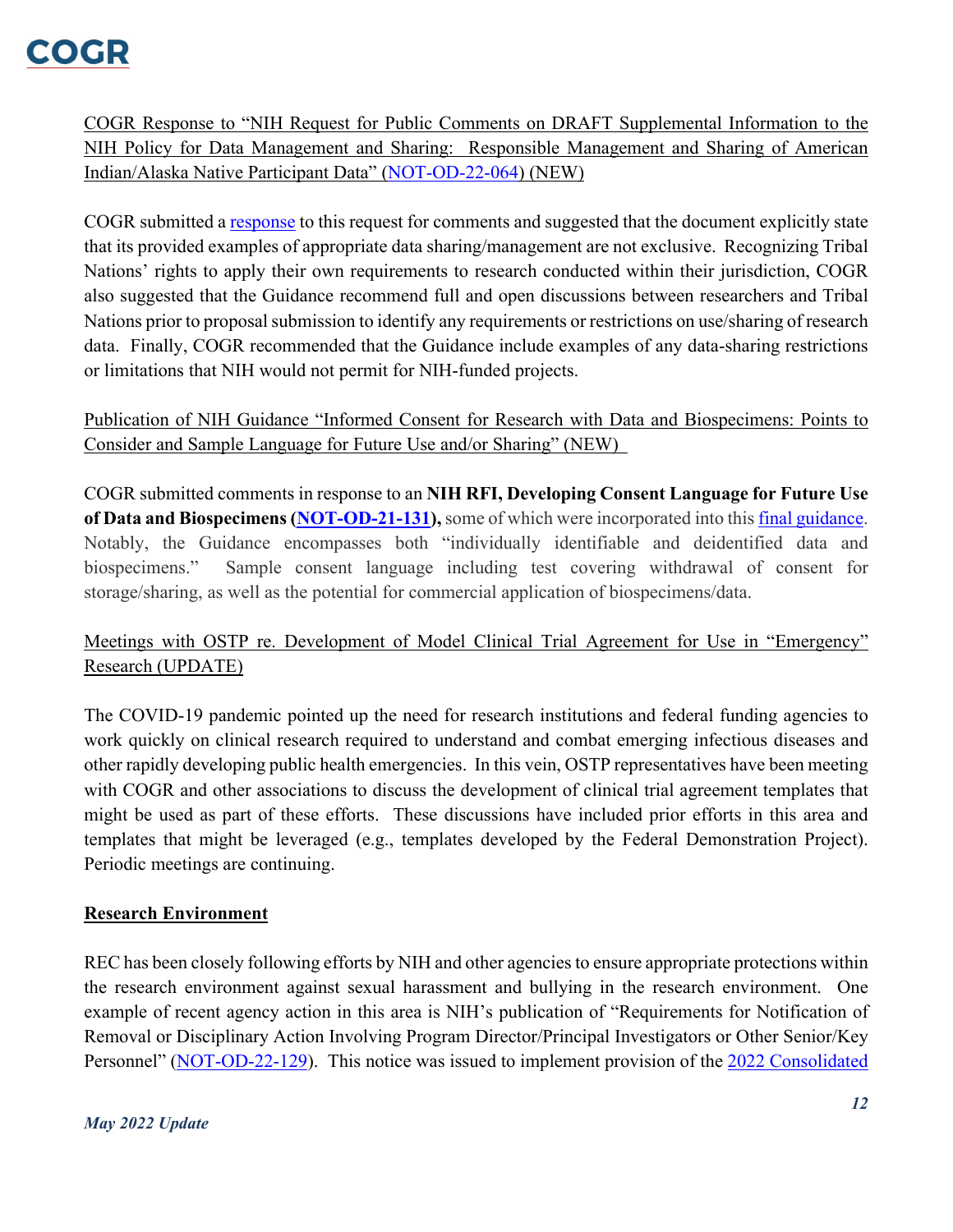

[Appropriations Act \(P.L. 117-103\).](https://www.congress.gov/bill/117th-congress/house-bill/2471/text) Beginning on July 28, institutions will need to notify NIH of the removal of a PD/PI or any other senior/key personnel from their position, or any other disciplinary action taken against such individuals "due to concerns about harassment, bullying, retaliation, or hostile working conditions." Notice must be provided to NIH by the Authorization Organization Representative within 30 days of the disciplinary action.

REC is discussing agency expectations in this area, as well as actions that institutions are taking to promote safer research environments and plans a presentation on this topic at the October membership meeting.

### Costing & Financial Compliance (CFC)

#### <span id="page-12-0"></span>**Cost of Compliance & Research Security: NSPM-33 (NEW)**

At the March 2022 COGR Meeting, we presented a session titled, [Cost of Compliance:](https://www.cogr.edu/sites/default/files/FINAL-Research%20Costs%20Survey%20Presentation%20slides.pdf) NSPM-33, New Disclosure [Requirements, and Research](https://www.cogr.edu/sites/default/files/FINAL-Research%20Costs%20Survey%20Presentation%20slides.pdf) Security Plans. A copy of the slide deck is available. *We will continue this discussion at a session on Friday, June 10th –– Research Security & the ROI. This will be a closed session* and will provide an update on COGR's "Research Security Costing Model" Survey. To date, twenty-six institutions have participated in Phase I of the survey, focusing on the cost impact of the new researcher disclosure requirements (note: Phase II will focus on implementation of the institution's research security program). In addition to presenting results of Phase I, we also will explore the survey results within the context of the goals of NSPM-33, i.e., what have been the benefits to the research community at large in light of the significant investments that are being made by research institutions?

#### <span id="page-12-1"></span>**Retirement of the FCTR by the U.S. Department of Health and Human Services (NEW)**

Effective April 1<sup>st</sup>, the U.S. Department of Health and Human Services (HHS) has retired the Federal Cash Transactions Report (FCTR), i.e., [OMB Standard Form 272.](https://directives.sc.egov.usda.gov/OpenNonWebContent.aspx?content=27881.wba) This was announced in [NIH Notice](https://grants.nih.gov/grants/guide/notice-files/NOT-OD-22-099.html)  [NOT-OD-22-099:](https://grants.nih.gov/grants/guide/notice-files/NOT-OD-22-099.html) *Upcoming Changes to the Federal Financial Report (FFR) Beginning April 1, 2022* (applicable to both NIH and AHRQ). This also was announced [HHS-department wide:](https://pms.psc.gov/grant-recipients/ffr-updates.html) "*Effective 4/1/2022, HHS grant recipients are no longer required to submit quarterly cash transaction reports (aka Federal Cash Transaction Report (FCTR)*."

This initiative culminates a 5-year+ process of engagement between COGR, NIH, and HHS, and solves the longstanding and problematic reconciliation issue between the FCTR and the Final FFR. It also further reduces administrative burden––by cancelling the FCTR, it eliminates the redundant and unnecessary step of completing the FCTR, which became obsolete ever since HHS/NIH introduced "subaccounts" more than five years ago. COGR appreciates the patient and dedicated work by individuals from NIH and HHS to make this happen.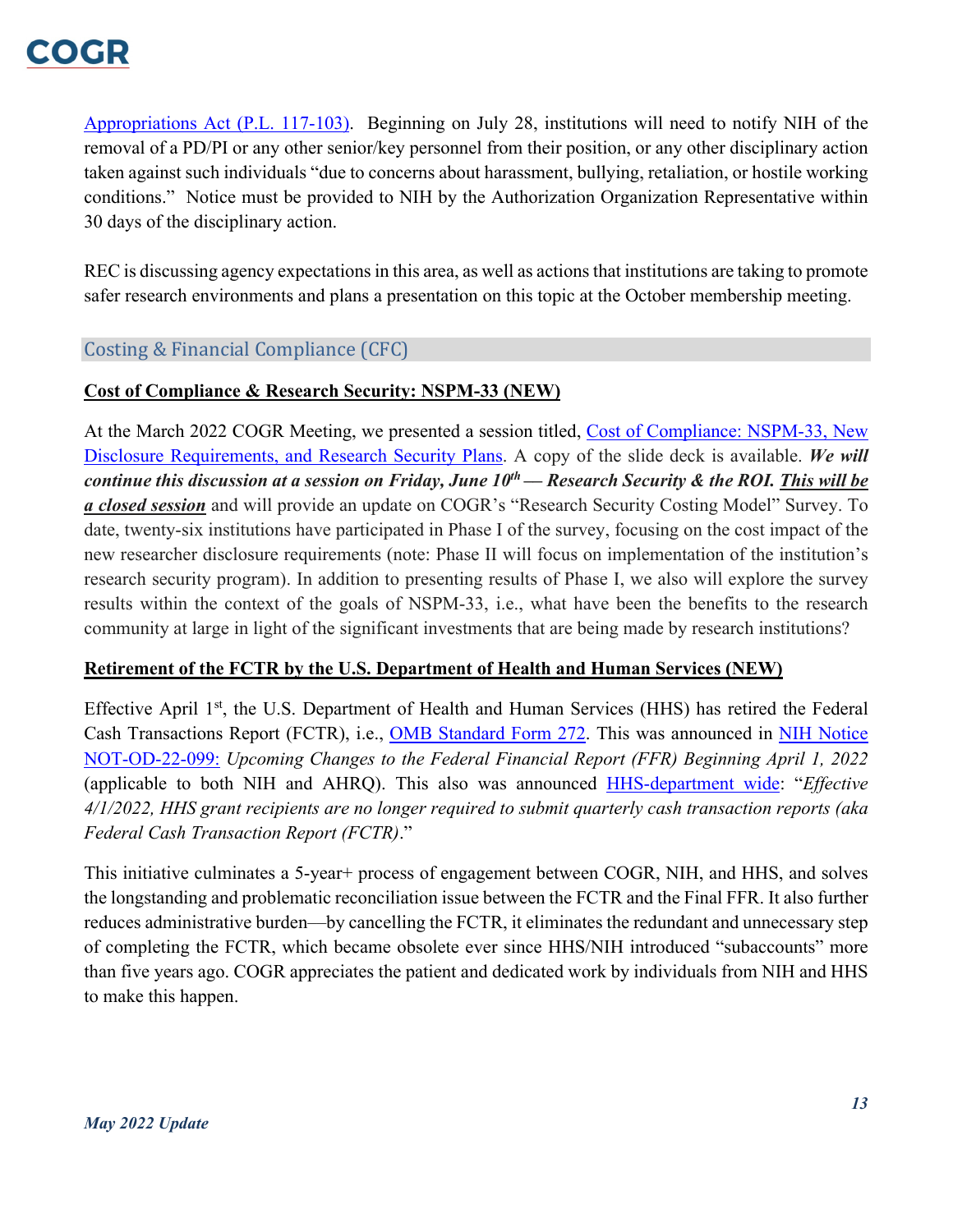

#### <span id="page-13-0"></span>**2022 Compliance Supplement is Available (NEW)**

The 1,968 page [2022 Compliance Supplement](https://www.whitehouse.gov/wp-content/uploads/2022/05/2022-Compliance-Supplement_PDF_Rev_05.11.22.pdf) was posted on May  $11<sup>th</sup>$  (at least three months early compared to previous years) on the [OMB, Office of Federal Financial Management \(OFFM\) website.](https://www.whitehouse.gov/omb/office-federal-financial-management/) Comments on the 2022 Compliance Supplement, as specified in the [Federal Register Notice,](https://www.federalregister.gov/documents/2022/05/12/2022-10182/uniform-administrative-requirements-cost-principles-and-audit-requirements) are due to OMB by July 11, 2022 (late comments will be considered to the extent practicable). Comments will be addressed in the development of the 2023 Compliance Supplement. However, COGR's view is that if there are significant issues, we will advocate for comments to be addressed sooner. Several items of note are:

- *Applicability of 2 CFR Part 200 FAQs (p. 28 and p. 1778)*. As COGR requested upon the original release of 2 CFR 200, the [FAQs applicable to 2 CFR Part 200](https://www.cfo.gov/assets/files/2CFR-FrequentlyAskedQuestions_2021050321.pdf) (the Uniform Guidance) are recognized in the Compliance Supplement.
- *Part V: R&D and SFA Clusters (p. 1776 and p. 1781).* COGR reviews the Compliance Supplement for updates to the R&D Cluster––there appear to be no significant changes to the R&D Cluster.
- *Appendix IV: "Higher Risk" programs (p. 1931).* This section updates the list of COVID-19 programs that have been determined as "higher risk."
- *Appendix VII: Federal Audit Clearinghouse transition (p. 1959).* This section provides the timing for the Federal Audit Clearinghouse transition from Census to GSA, effective October 1, 2022.

COGR will consider submitting comments to OMB regarding the 2022 Compliance Supplement. If you have any issues or concerns, please contact David Kennedy at [dkennedy@cogr.edu.](mailto:dkennedy@cogr.edu) You may also reach out to the OMB Grants Team at [GrantsTeam@omb.eop.gov](mailto:GrantsTeam@omb.eop.gov) with questions.

#### <span id="page-13-1"></span>**Audit Update: Single Audit and Federal Developments (NEW & ONGOING)**

COGR follows audit developments both on the single audit and the federal Office of Inspectors General (OIG) fronts. Below is a summary of audit developments we are following:

• *Cost Allocation Services (CAS) and F&A Cost Rates.* The HHS OIG has listed a new audit initiative–[–Audit of Cost Allocation Services' Negotiation and Approval of Indirect Cost Rates](https://oig.hhs.gov/reports-and-publications/workplan/summary/wp-summary-0000479.asp)  [for Nonprofit Organizations.](https://oig.hhs.gov/reports-and-publications/workplan/summary/wp-summary-0000479.asp) In its summary of this initiative, the HHS OIG writes: "*Previous OIG audits of nonprofit organizations have raised concerns about the indirect cost rate negotiations and subsequent agreements*." We recommend that institutions that are engaged in F&A cost rate negotiations take note of this backdrop and how it may impact the negotiation process.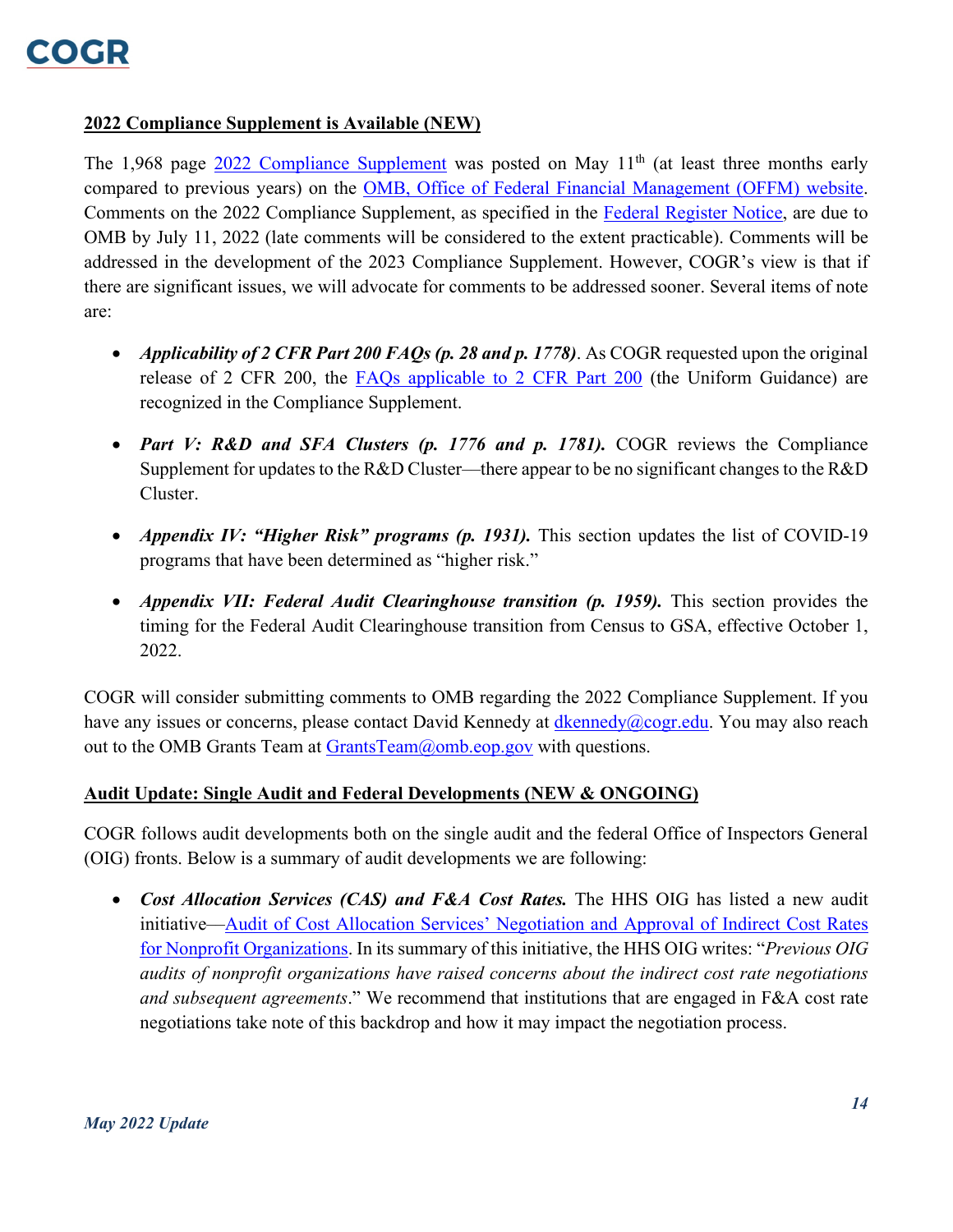# COCHR

- *Department of Health and Human Services, Office of Inspector General (HHS OIG) Workplan.* In addition to the CAS initiative above, the HHS OIG Workplan can be followed at the [HHS](https://oig.hhs.gov/reports-and-publications/workplan/) OIG [website.](https://oig.hhs.gov/reports-and-publications/workplan/) Also of interest to some COGR members is a new initiative to look at compliance associated with the [Provider Relief Funds and billing requirements for out-of-network patients.](https://oig.hhs.gov/reports-and-publications/workplan/summary/wp-summary-0000647.asp)
- *The National Science Foundation, Office of Inspector General (NSF OIG)* released a report on January 21<sup>st</sup> titled [Promising Practices for NSF Award Management.](https://oig.nsf.gov/reports/audit/promising-practices-nsf-award-management) The report was prepared by NSF OIG contractor Cotton & Company LLP and designed as a resource for the research community to identify "promising practices" gleaned from eighteen separate NSF OIG audits. COGR has raised two concerns: 1) the report does not include management responses, audit resolution, or any other counter to the auditor perspective, and 2) "promising practices" could unintentionally transform into new audit standards. COGR met with NSF OIG officials to share our concerns, and while we were assured the intent was not to create new audit standards, COGR members still should take note of this NSF OIG report.
- *Resolution to NSF OIG Audit Finding and Following Other NSF OIG Developments***.** We have reported in recent COGR Updates on the favorable resolution as to how F&A rates can be applied to new awards in select situations. In an [NSF Management Response to an External Audit](https://www.nsf.gov/bfa/responses.jsp) (see Resolution 19-1-013), the common institutional policy—allowing the proposed lower F&A cost rate to be used despite the negotiation of a new higher  $F&A$  cost rate now in effect—was affirmed. This allows proposed direct costs for the PI to be maintained, and there is no harm to NSF. Also emphasized was the importance of internal controls to ensure that the F&A cost rate applied to a new award does not exceed the F&A cost rate in effect at the time of the award. Other NSF OIG developments and recent audit reports can be found on the NSF [OIG Reports & Publications page.](https://oig.nsf.gov/reports-publications/reports)

We encourage COGR members to contact COGR when audit issues arise. When appropriate, we can connect institutions and/or provide feedback that may be relevant to the issue-at-hand.

#### <span id="page-14-0"></span>**Costing & Financial Compliance: Other Issues (ONGOING)**

The items below are issues that the CFC Committee has recently reported and/or issues that we continue to follow:

*Proposed NASA Term and Condition and Procurement.*  COGR sent a [Comment Letter to NASA](https://www.cogr.edu/sites/default/files/COGR_NASA_FRN_DocumentCitation-87FR-16244_April21.pdf) on April 21<sup>st</sup> raising a concern with a proposed NASA term and condition. While COGR fully supports robust and proactive initiatives to expand procurement opportunities for small minority businesses, women's business enterprises, and labor surplus area firms, the proposed term would be problematic on several fronts and be inconsistent with [2 CFR 200.321,](https://www.ecfr.gov/current/title-2/subtitle-A/chapter-II/part-200/subpart-D/subject-group-ECFR45ddd4419ad436d/section-200.321) *Contracting with small and minority businesses, women's business enterprises, and labor surplus area firms*. We are following the status of the NASA proposal.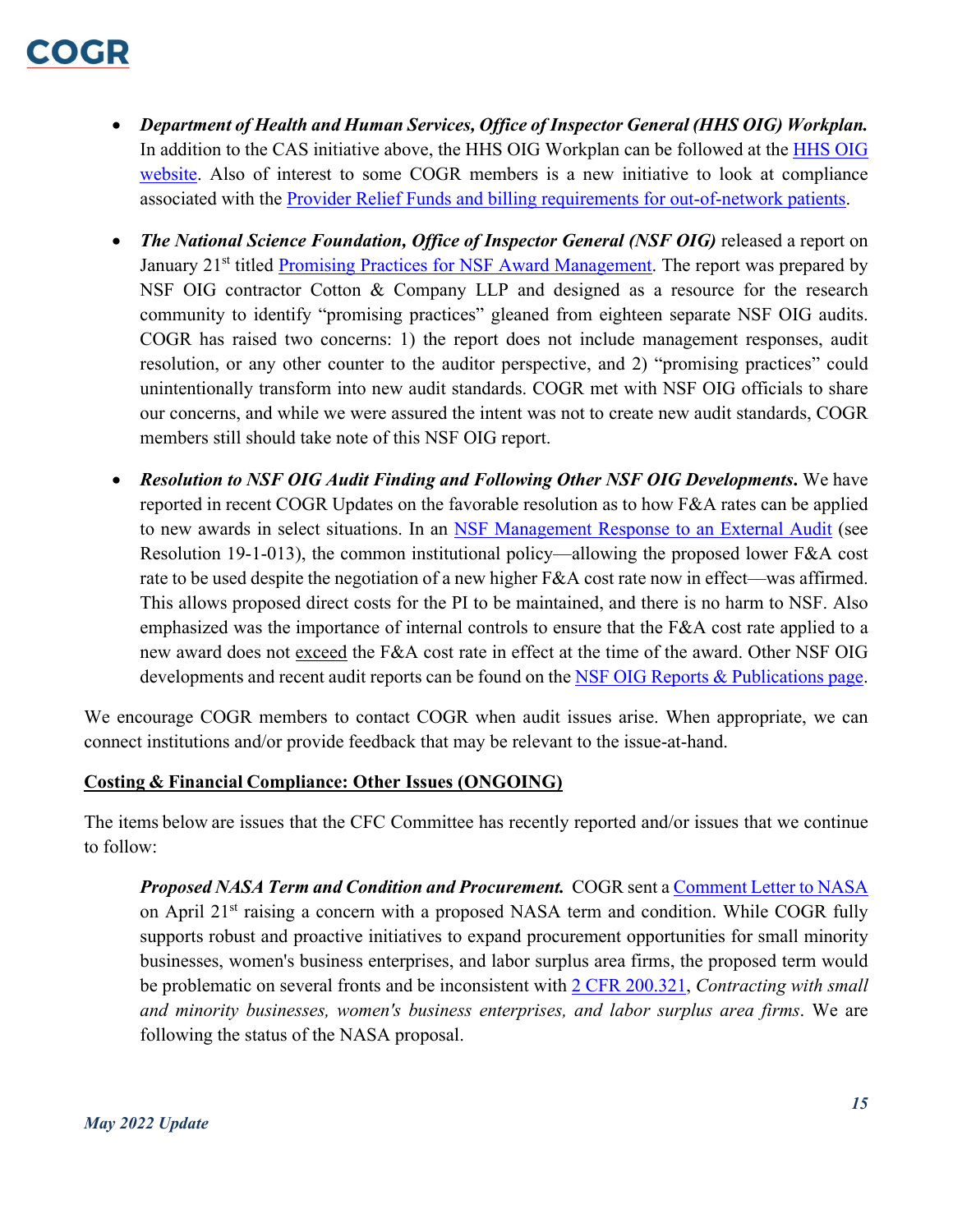## COMP.

*NIH Notice of Legislative Mandates, FY2022.*  This annual Notice ([NOT-OD-22-117](https://grants.nih.gov/grants/guide/notice-files/NOT-OD-22-117.html) for the FY2022 fiscal year)––released soon after the fiscal year appropriations budget is approved by Congress––describes statutory provisions applicable to NIH funding. Embedded in the this Notice are links to related NIH Notices applicable to statutory and related provisions covering other key policy topics for FY2022-NOT-OD-22-105 (Fiscal Policies), [NOT-OD-22-076](https://grants.nih.gov/grants/guide/notice-files/NOT-OD-22-076.html) (Salary Limitation), and [NOT-OD-22-108](https://grants.nih.gov/grants/guide/notice-files/NOT-OD-22-108.html) (rescinded version) & [NOT-OD-22-132](https://grants.nih.gov/grants/guide/notice-files/NOT-OD-22-132.html) (Ruth L. Kirschstein, NRSA & corrected version).

*Treatment of Procurement and Related Rebates.* We believe this issue is resolved, but we will continue to monitor as needed. The issue arose last fall in response to comments made by representatives from [Cost Allocation Services](https://rates.psc.gov/) (CAS, HHS) at several conferences. At issue was the treatment of rebates associated with institutional p-cards and similar lump-sum procurements, i.e., situations where rebates cannot be identified to individual federal awards with a high degree of accuracy. When a rebate can be identified to an award with a high degree of accuracy, the rebate must be applied to the award. However, when a rebate cannot be identified to individual federal awards with a high degree of accuracy, there should not be an expectation to develop a complex methodology to do so. We summarized many of the nuances related to this issue in the [February](https://www.cogr.edu/sites/default/files/February%202022%20Update%20-%20Final.pdf)  [2022 Update,](https://www.cogr.edu/sites/default/files/February%202022%20Update%20-%20Final.pdf) and while there are still situations where institutions may have questions on how to address this issue with CAS, the COGR summary from the February 2022 Update should be a helpful resource.

*No-Cost Extension for HEERF Awards.* We reported in the March Update that institutions have received guidance letters from the U.S. Department of Education indicating that "*the Department*  will automatically extend the performance period of all open HEERF grant awards that have *balances over \$1,000*." Also indicated is that the new performance period end date will be June 30, 2023, and that "*no further action is required*" to receive the extension. Still, COGR recommends you contact a program officer at the Department of Education to confirm details and/or address other questions you may have.

*2020 NSF Higher Education Research & Development (HERD) Survey.* The 2020 HERD was released on December 27, 2021, and includes the [InfoBrief](https://ncses.nsf.gov/pubs/nsf22312) summary and the complete suite of [2020 data tables](https://www.nsf.gov/statistics/srvyherd/#tabs-2) (which includes the popular *Table 21– Higher education R&D expenditures, ranked by all R&D expenditures, by source of funds: FY 2020*). Also of interest is *Table 16 – Higher education R&D expenditures, by highest degree granted, institutional control, and type of cost: FYs 2010-20.* Table 16 includes data on recovered and unrecovered indirect costs, in aggregate, for all institutions. For FY2020, the total recovered indirect costs were almost \$14 billion and the total unrecovered indirect costs were \$5.7 billion.

Please contact David Kennedy at [dkennedy@cogr.edu](mailto:dkennedy@cogr.edu) to further discuss any of these issues above, or other items that have not been covered.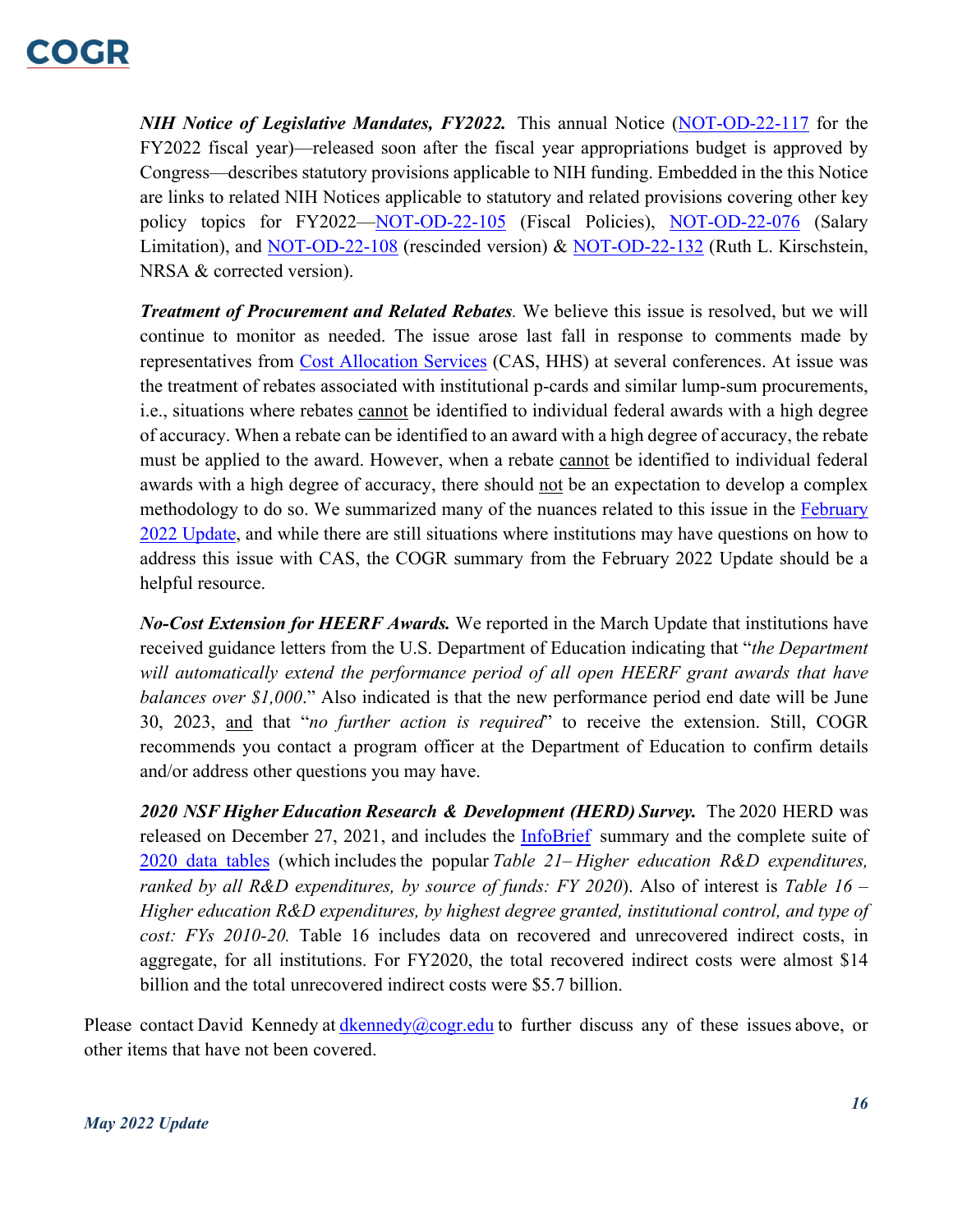## Contracts & Grants Administration (CGA)

#### <span id="page-16-0"></span>**National Science Foundation PAPPG: (NEW)**

On April 13, 2022, the National Science Foundation announced proposed changes to its Proposal & Award Policy & Procedure Guide (PAPPG), expected to become effective in January 2023. The Guide includes several proposed changes, and members are encouraged to review the NSF Policy Office marked-up [version](https://www.nsf.gov/bfa/dias/policy/papp/pappg23_1/FedReg/dreftpappg_april2022.pdf) of the Guide in detail.

COGR is preparing comments in time for the June 13th deadline and will share those with the membership as soon as they are complete. The proposed new PAPPG includes:

- Several revisions to support the transition from Fastlane.gov to Research.gov
- Several proposed changes to implement the [requirements in NSPM-33,](https://www.whitehouse.gov/wp-content/uploads/2022/01/010422-NSPM-33-Implementation-Guidance.pdf) including a new research [security](https://www.nsf.gov/bfa/dias/policy/papp/pappg23_1/FedReg/dreftpappg_april2022.pdf#page=135) section, warnings and penalties for noncompliance with NSF requirements, reporting of participation in foreign talent recruitment programs, strong encouragement for recipients to use [ORCID](https://orcid.org/) as a digital persistent identifier, submission of Current & Pending Support through [SciENcv,](https://www.research.gov/common/attachment/Desktop/SciENcv-FAQs.pdf) certification that information is complete and accurate (also through SciENcv), and other changes.
- New requirement for a [Plan for Safe and Inclusive Field/Vessel/Aircraft Research](https://www.nsf.gov/bfa/dias/policy/papp/pappg23_1/FedReg/dreftpappg_april2022.pdf#page=60) for projects that involve off-campus field research, aimed at keeping researchers safe from harassment.
- Various changes to bring NSF practices in alignment with NIH, including reporting only current [positions](https://www.nsf.gov/bfa/dias/policy/papp/pappg23_1/FedReg/dreftpappg_april2022.pdf#page=54) on the biosketch (currently "all positions"), the submission of revised [Current & Pending](https://www.nsf.gov/bfa/dias/policy/papp/pappg23_1/FedReg/dreftpappg_april2022.pdf#page=136)  [Support](https://www.nsf.gov/bfa/dias/policy/papp/pappg23_1/FedReg/dreftpappg_april2022.pdf#page=136) before award, and the possibility [for certain exceptions](https://www.nsf.gov/bfa/dias/policy/papp/pappg23_1/FedReg/dreftpappg_april2022.pdf#page=167) for the longstanding data sharing requirements
- Changes to support the new NSF [TIP directorate,](https://beta.nsf.gov/tip/latest) including introducing new forms of awards in addition to grants and cooperative agreements (e.g., Broad Area Announcements (BAAs)), and changes to the eligibility criteria to allow other types of organizations to submit proposals.
- The introduction of two new tools [BAAM](https://baam.nsf.gov/s/) (Broad Agency Announcement Management) and ProSPCT (Program Suitability and Proposal Concept). The ProSPCT tool would be [required for](https://www.nsf.gov/bfa/dias/policy/papp/pappg23_1/FedReg/dreftpappg_april2022.pdf#page=24)  [various types of submissions](https://www.nsf.gov/bfa/dias/policy/papp/pappg23_1/FedReg/dreftpappg_april2022.pdf#page=24) at the planning stage before full submission. It appears the tools will also be used to provide early feedback on a proposed project for prospective PIs.
- [New statements](https://www.nsf.gov/bfa/dias/policy/papp/pappg23_1/FedReg/dreftpappg_april2022.pdf#page=112) about the time frame for approval of annual reports and final reports and a specific statement that the program officer must approve the annual report.
- New references to several new areas of compliance, including [dual-use research,](https://www.nsf.gov/bfa/dias/policy/papp/pappg23_1/FedReg/dreftpappg_april2022.pdf#page=67) environmental [considerations,](https://www.nsf.gov/bfa/dias/policy/papp/pappg23_1/FedReg/dreftpappg_april2022.pdf#page=173) and [an expansion](https://www.nsf.gov/bfa/dias/policy/papp/pappg23_1/FedReg/dreftpappg_april2022.pdf#page=132) of the definition of significant financial interest to include private equity venture and other capital.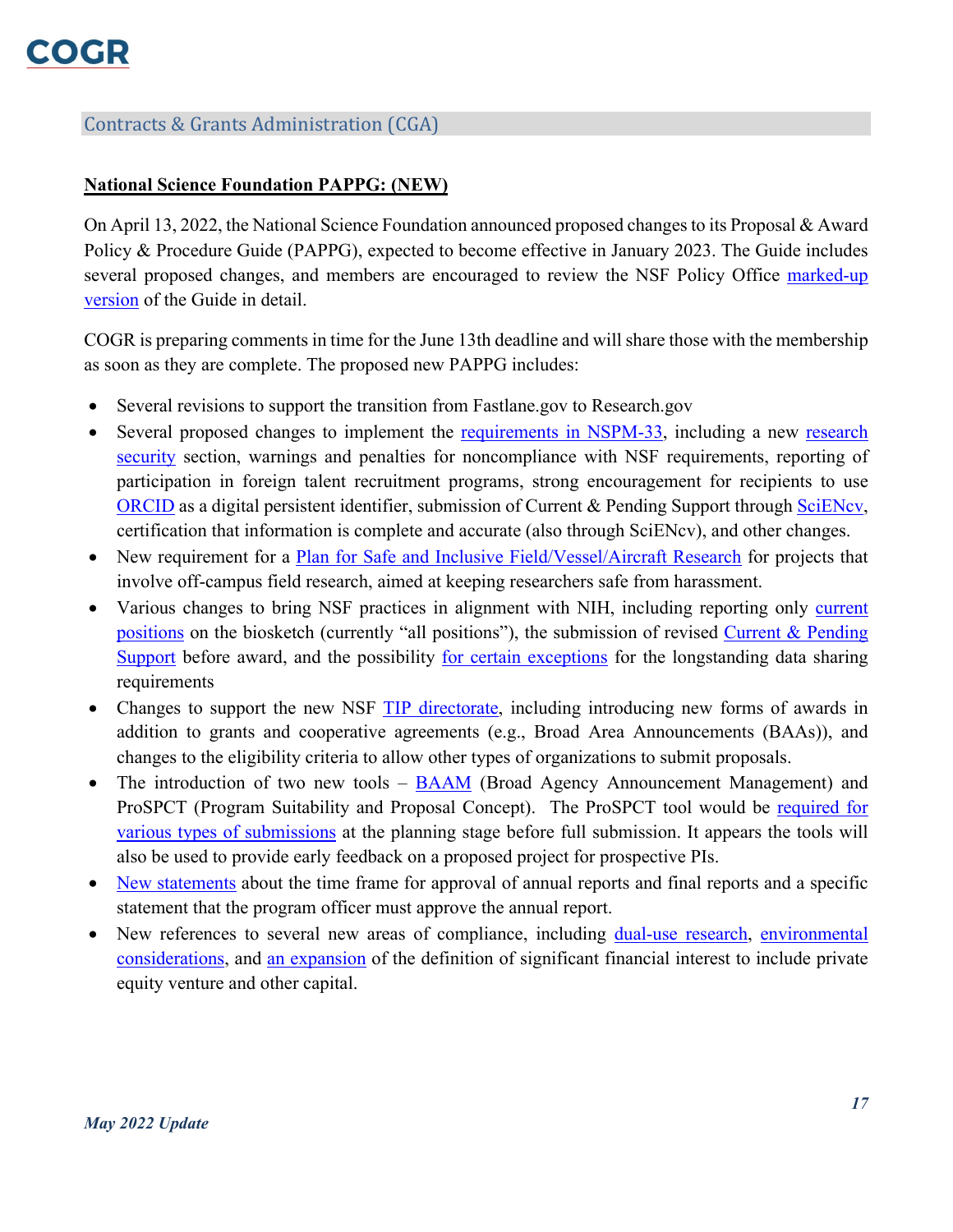

#### <span id="page-17-0"></span>**NIH Data Management and Sharing (UPDATE)**

The COGR NIH Data Management and Sharing (DMS) Workgroup released the first section of an NIH DMS Readiness Guide[: Briefing Sheet for Institutional Leadership](https://www.cogr.edu/cogrs-nih-data-management-and-sharing-readiness-guide) – in collaboration with the [Association](http://www.arl.org/)  [of Research Libraries.](http://www.arl.org/) The Briefing Sheet is an introduction to the requirements to help research administrators get the conversation started with senior leadership and key stakeholders across campus about the status of the institution's readiness to comply with these new requirements. The DMS Workgroup recommends that institutions modify the Briefing Sheet with specific information about their institutions, including the key players and available resources. Contact memberservices  $\omega$ cogr.edu if you would like an editable copy of this document to customize for your institution. As a reminder, the new [NIH-wide data management and sharing policy](https://grants.nih.gov/grants/guide/notice-files/NOT-OD-21-013.html) will be effective for all NIH institutes and centers no later than January 2023.

Additional sections of the Readiness Guide will be released over the summer, including a policy matrix of all NIH policies, by institute and center, detailing the specifics requirements for the management plan, how it will be monitored, frequency of the data upload, and other components of the NIH policy. Other sections of the guide will include a discussion of Roles and Responsibilities, Culture Change, Costing Issues, Compliance, and more.

At the June meeting, COGR will host a session focused on how institutions are implementing the NIH DMS policy now. We hope you will join us for that panel discussion. For more information on the NIH DMS Policy, please visit [COGR's Resource page,](https://www.cogr.edu/nih-data-management-and-sharing) including the policies, COGR Updates, meeting materials, policy letters, and additional resources.

Finally, related to this topic, NIH is requesting comments on its draft supplemental information to the NIH policy for data management and sharing on [protecting privacy when sharing human research participant](https://grants.nih.gov/grants/guide/notice-files/NOT-OD-22-131.html)  [data.](https://grants.nih.gov/grants/guide/notice-files/NOT-OD-22-131.html) Comments are due June 27, 2022, and COGR plans to respond.

#### <span id="page-17-1"></span>**Transition from DUNS to Unique Entity Identifier (UEI)**

Several COGR members reported issues registering new entities or renewing their registrations in SAM.gov. The changeover started on April 4<sup>th</sup>, 2022, after which institutions began reporting problems when validating their institution's address. The General Services Administration (GSA), which runs SAM.gov, reported that there was a problem bringing over the addresses from the old system to the new system, which caused the validation issues. This, in turn, caused a backlog at the help desk. The result was that some institutions had trouble receiving payments and validating UEIs for proposal submission. Other institutions reported delays in issuing new subawards to institutions that did not previously have a DUNS or UEI.

Several institutions were helped by a fix that GSA implemented around self-certification of the institution's address. NIH issued a 30-day extension for new UEIs for some grant-related activities. We were also informed that OMB issued blanket 30-day extensions on expiring registrations. While many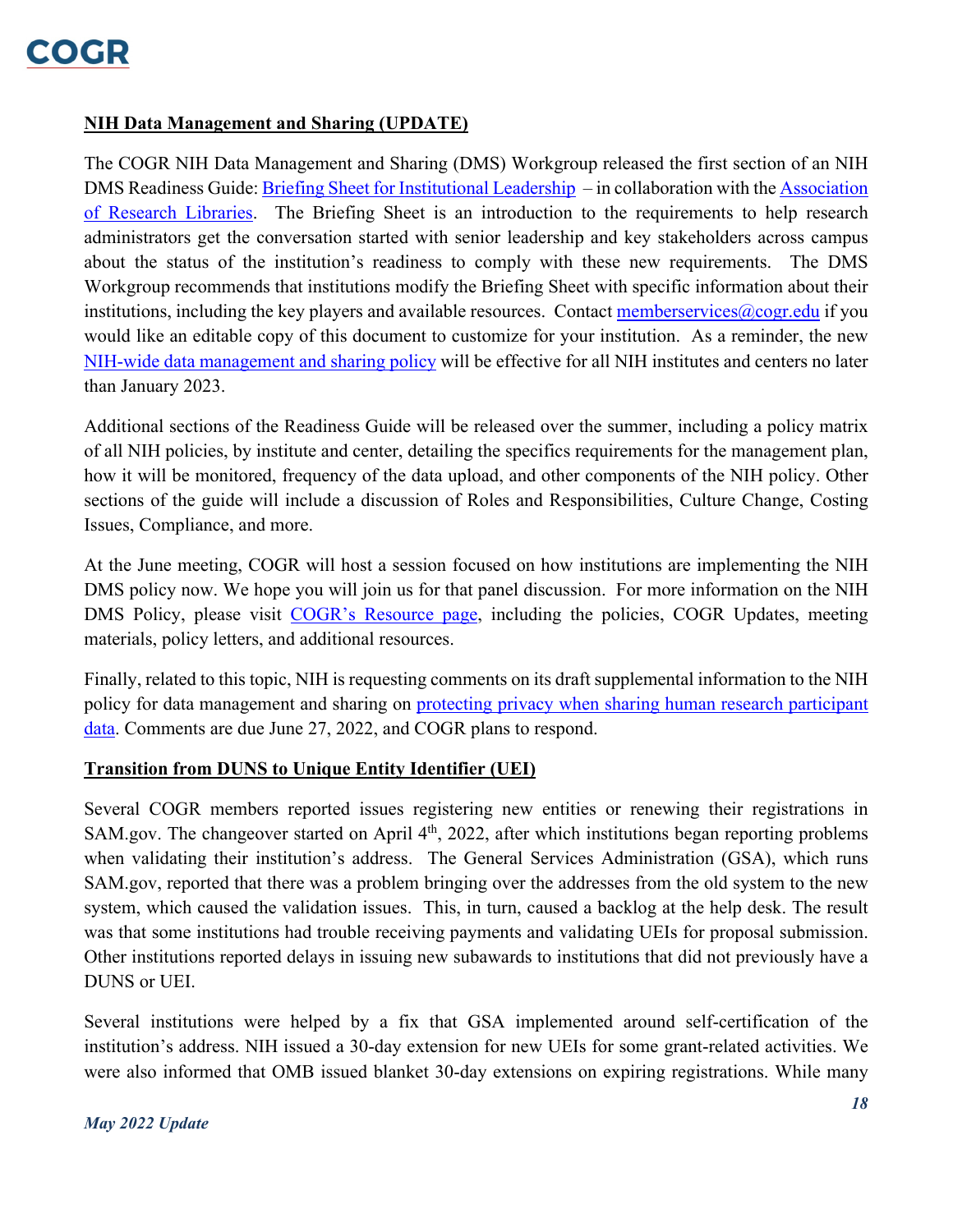issues were resolved related to existing entities, problems persist with registering new entities in SAM.gov for new EUIs. COGR will continue to monitor this.

## <span id="page-18-0"></span>**Federal Other Transaction Authority Agreements (NEW)**

COGR members report a significant increase in the number of federal awards arriving at their institutions in the form of an Other Transaction (OT) type agreement. This is a unique funding mechanism typically issued by sponsors to non-traditional recipients or when non-standard terms and conditions are needed to support new types of programs. OTs are flexible agreements that can offer significant benefits to allow the research team to deliver on new types of collaborations and projects. At the same time, recipients must ensure that their award includes basic terms and conditions such as ownership of intellectual property and the ability to recover their negotiated F&A and fringe benefit costs.

A new working group is being formed to develop helpful guidance for research institutions on important points and key terms to consider when negotiating and managing OTs. Please contact [Michelle Christy](mailto:mchristy@cogr.edu?subject=Other%20Transactions) with any questions about the new working group.

## <span id="page-18-1"></span>**Additional Notices CGA is Monitoring (NEW)**

CGA is also monitoring these topics:

[Implementation FAQs related to DARPA's implementation of the Foreign Influence Risk Rubric](https://www.darpa.mil/work-with-us/for-universities) See more about the DARPA rubric for assessing research risk at the award stage in the Research Ethics & Compliance section of this Update.

## [June 2022 Updated eRA RPPR Module and Instruction Guide: Action Required for In-Progress Budget](https://grants.nih.gov/grants/guide/notice-files/NOT-OD-22-130.html)  [Forms](https://grants.nih.gov/grants/guide/notice-files/NOT-OD-22-130.html)

On May 13, NIH announced that it expects to release new RPPR forms and instructions to allow for the additional information required for Other Support.

In addition, note that NIH updated the following compensation limits and NIMH Special Council Review Procedures:

[Correction to Stipend Levels for Ruth L. Kirschstein National Research Service Award \(NRSA\)](https://grants.nih.gov/grants/guide/notice-files/NOT-OD-22-132.html)  [Stipends, Tuition/Fees and Other Budgetary Levels Effective for Fiscal Year 2022](https://grants.nih.gov/grants/guide/notice-files/NOT-OD-22-132.html)

[Guidance on Salary Limitation for Grants and Cooperative Agreements](https://grants.nih.gov/grants/guide/notice-files/NOT-OD-22-076.html)

## Modifications to the NIMH Special Council Review Procedures

NIMH is updating its policy concerning extremely well-funded PIs, stating that those with funding of more than \$2 million in total costs (previously \$1.9M in total costs) must receive special council consideration before awarding a new project.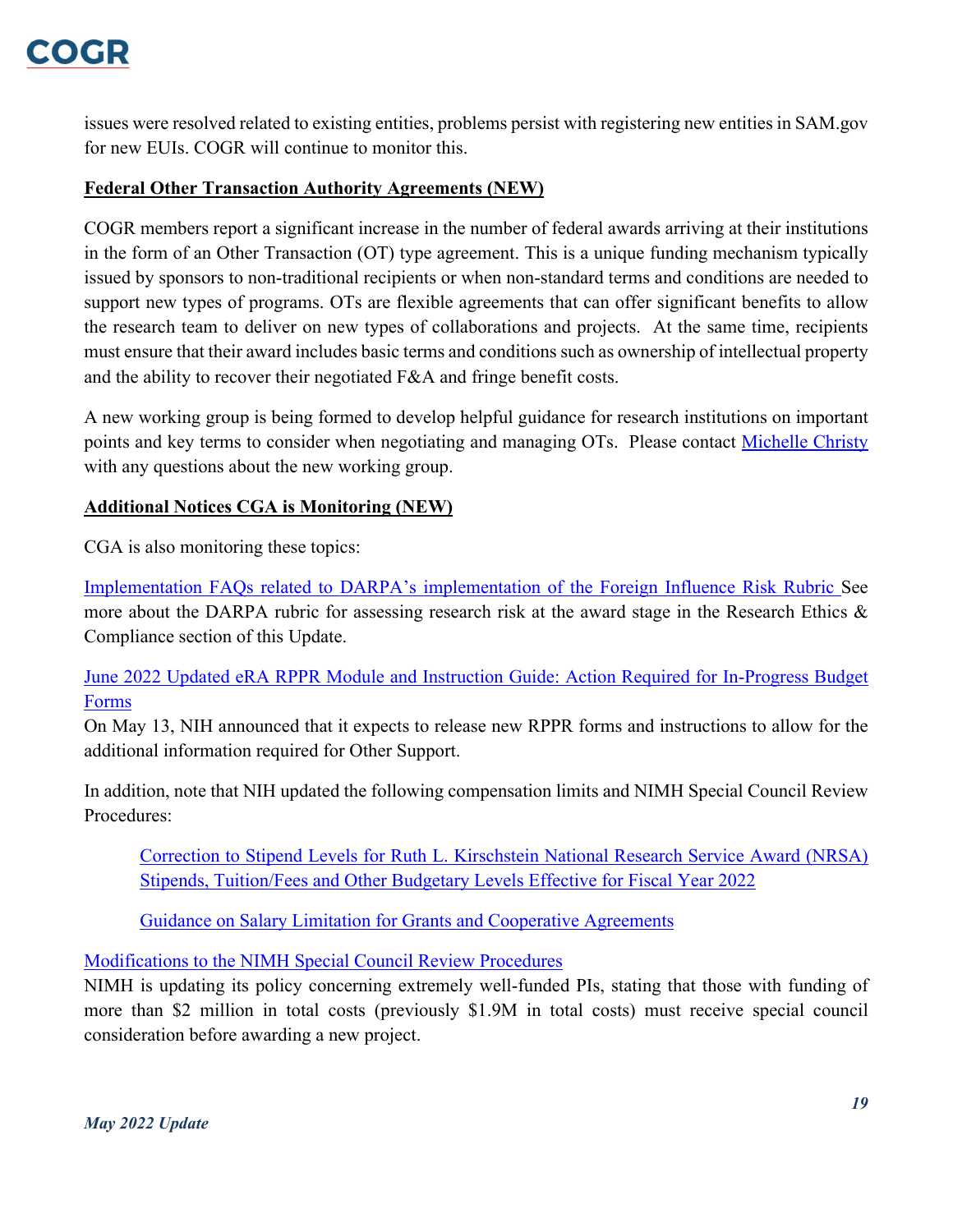

Finally, NIH issued a **[Notice of Legislative Mandates in Effect for FY 2022](https://grants.nih.gov/grants/guide/notice-files/NOT-OD-22-117.html)** that includes these compensation notices, as well as policy reminders related to grant and contract management. See more in the Costing & Financial Compliance section of this Update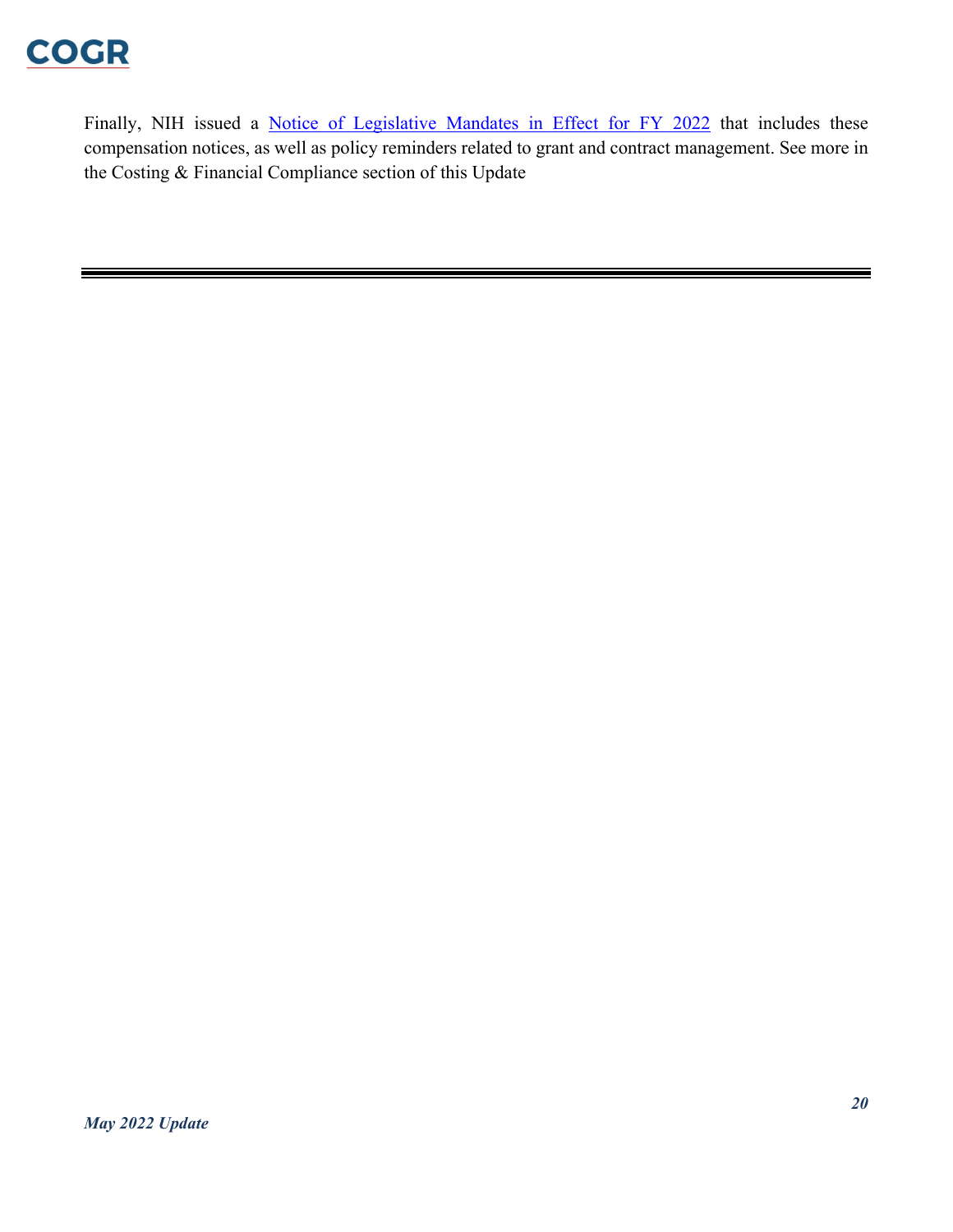## **COGR would like to thank COGR Board Chair David Norton (University of Florida) and the COGR Committee members for their time, dedication, and expertise, without which the efforts and activities conveyed in these updates would not be possible.**

#### **Contracts & Grants Administration (CGA)**

| Walter Goldschmidts (Chair) | Cold Spring Harbor Laboratory      |
|-----------------------------|------------------------------------|
| Stephanie Endy              | <b>Brown University</b>            |
| Jeffrey Friedland           | University of Delaware             |
| Stephanie Gray              | University of Florida              |
| <b>Charles Greer</b>        | University of California Riverside |
| Jennifer Lassner            | University of Iowa                 |
| <b>Steven Martin</b>        | Indiana University                 |
| <b>Bruce Morgan</b>         | University of California Irvine    |
| Lisa Mosley                 | Yale University                    |
| Twila Reighley              | Michigan State University          |
| Craig Reynolds              | University of Michigan             |
| Jennifer Rodis              | University of Wisconsin-Madison    |
| Pamela Webb                 | University of Minnesota            |
| Michelle Christy            | Interim Director, COGR             |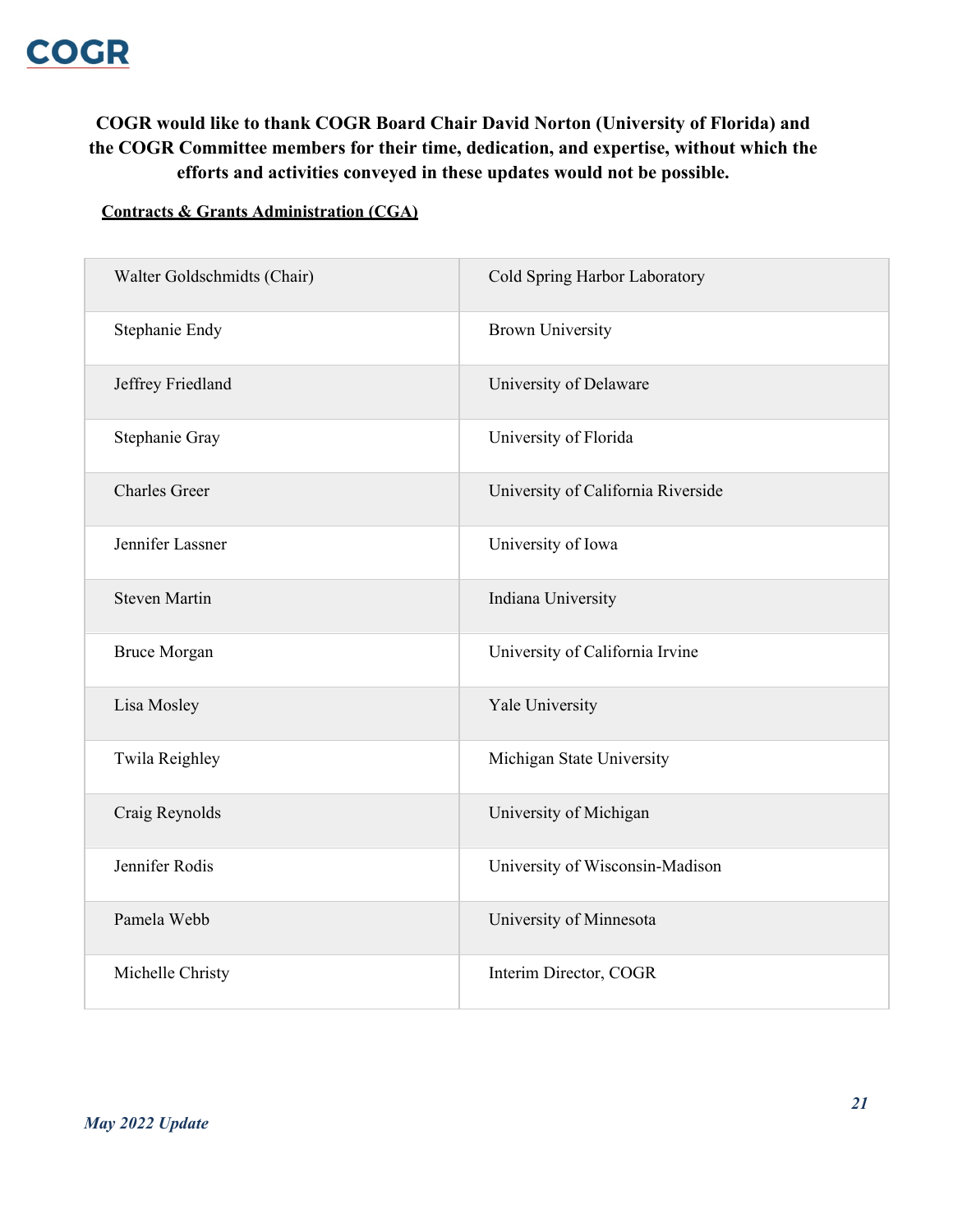

## **Costing & Financial Compliance (CFC)**

| Jeffrey Silber (Chair) | <b>Cornell University</b>             |
|------------------------|---------------------------------------|
| Sarah Axelrod          | Harvard University                    |
| Jeremy Forsberg        | University of Texas Arlington         |
| Joseph Gindhart        | Washington University - St. Louis     |
| Vivian Holmes          | Massachusetts Institute of Technology |
| Cynthia Hope           | Georgia Institute of Technology       |
| Michael Legrand        | University of California, Davis       |
| Nate Martinez-Wayman   | Duke University                       |
| <b>Gerald Mauck</b>    | University of Denver                  |
| Jennifer Mitchell      | Northwestern University               |
| Julie Schwindt         | University of South Alabama           |
| Marcia Smith           | University of California, Los Angeles |
| Renotta Young          | Columbia University                   |
| David Kennedy          | Director, COGR                        |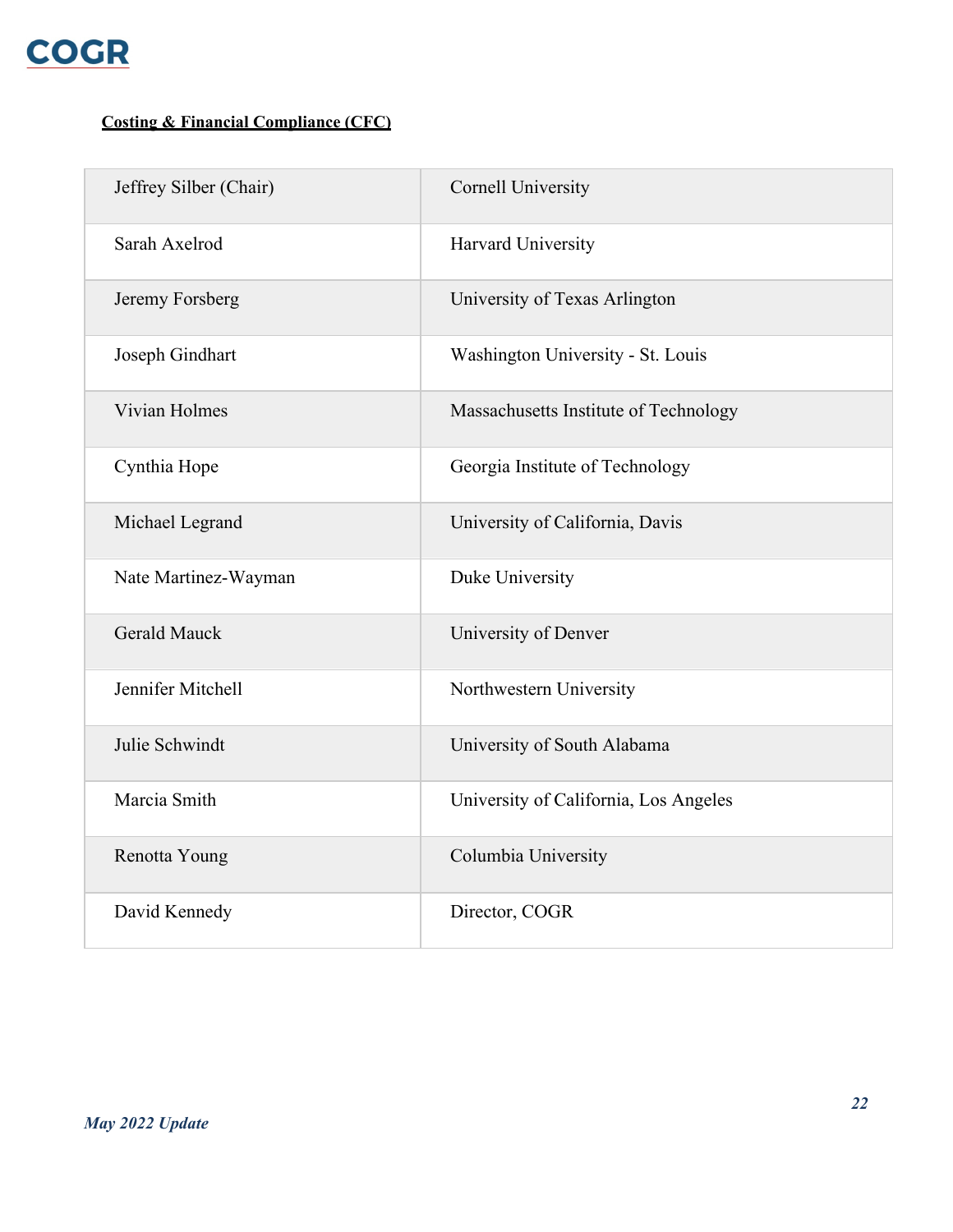

## **Research Ethics & Compliance (REC)**

| Naomi Schrag (Chair)      | Columbia University                      |
|---------------------------|------------------------------------------|
| Lynette Arias             | University of Washington                 |
| Theresa Colecchia         | Johns Hopkins University                 |
| Keri Godin                | Harvard University                       |
| <b>Grace Fisher-Adams</b> | California Institute of Technology       |
| Karen Hartman             | Mayo Clinic                              |
| J.R. Haywood              | Michigan State University                |
| Deborah Motton            | University of California                 |
| <b>Brian Smith</b>        | University of California - San Francisco |
| Geeta Swamy               | Duke University                          |
| Ara Tahmassian            | Harvard University                       |
| Debra Thurley             | Pennsylvania State University            |
| Kristin West              | Director, COGR                           |